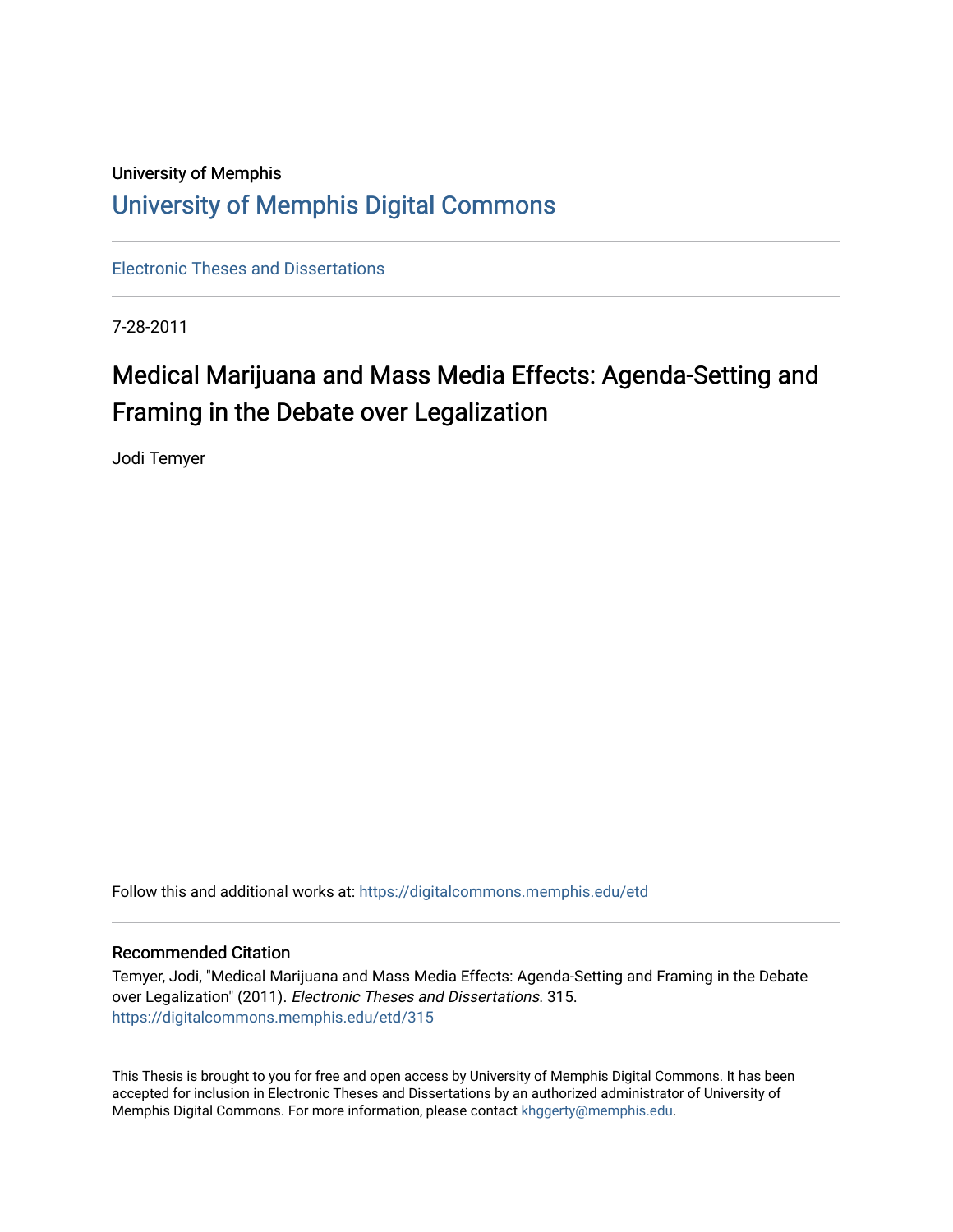## MEDICAL MARIJUANA AND MASS MEDIA EFFECTS: AGENDA-SETTING AND FRAMING IN THE DEBATE OVER LEGALIZATION

by

Jodi Temyer

A Thesis

Submitted in Partial Fulfillment of the

Requirements for the Degree of

Master of Arts

Major: Journalism

The University of Memphis

August 2011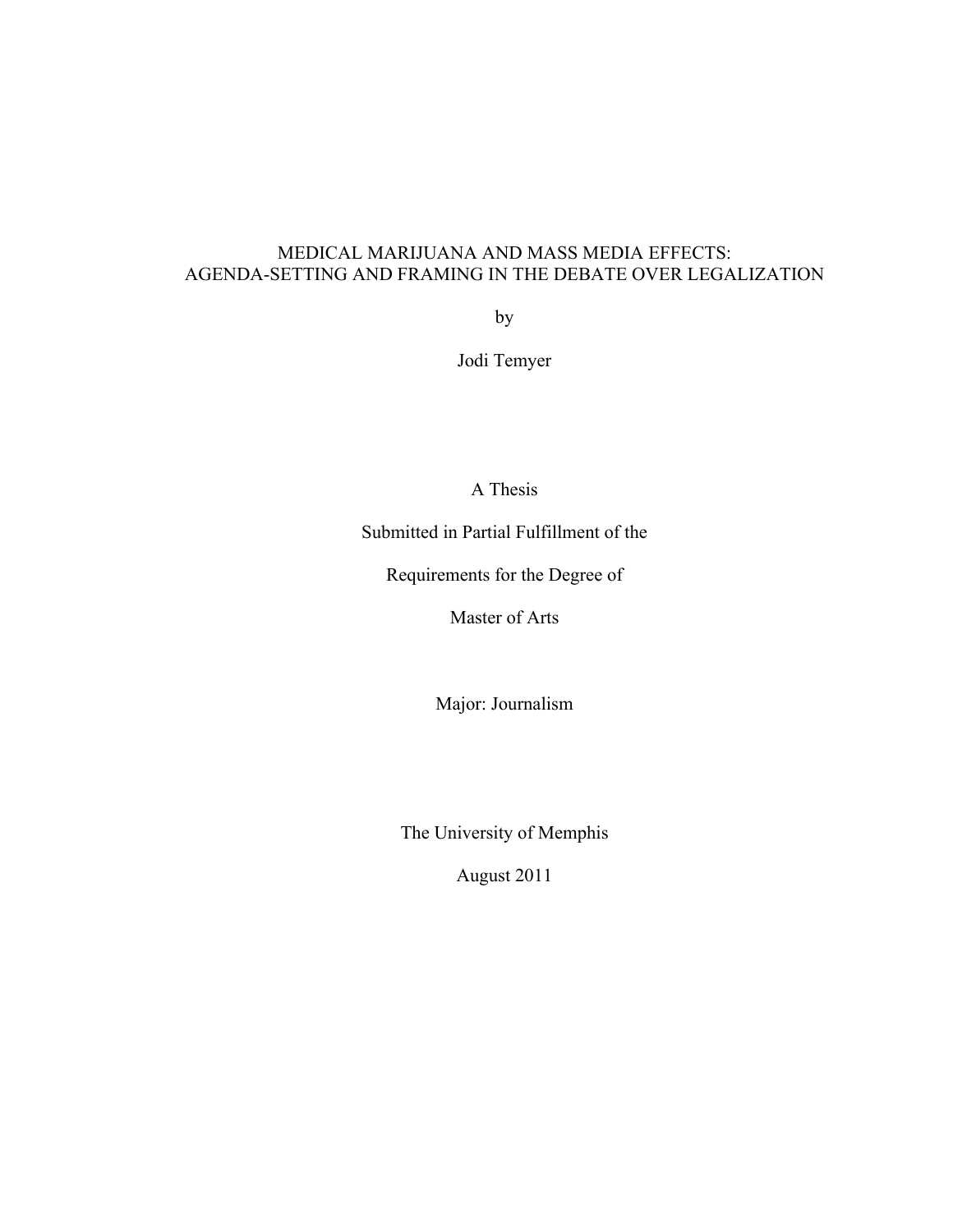#### **ABSTRACT**

Temyer, Jodi Lynn. MA Journalism. The University of Memphis. August/2011. Medical marijuana and mass media effects: Agenda-setting and framing in the debate over legalization. Major Professor: Dr. Thomas Hrach

Recent years have seen an increase in states that have legalized or proposed legislation for the use of medical marijuana. This paper used agenda-setting and framing theories to examine how the print media, in the form of daily newspapers, might influence the general population's opinion on legalizing medical marijuana. Using Lexis-Nexis, daily newspapers from 12 states (four with legalized medical marijuana, four that had pending legislation in 2010, and four without legalized medical marijuana or pending legislation as of 2010) were identified and searched for the term "marijuana" between Jan. 1, 2008, and Dec. 31, 2010. Content analysis was employed on 677 newspaper articles. The author found that article tone did not greatly vary between states with medical marijuana and states without; articles from states with pending legislation displayed very even coverage of articles considered to have negative or positive tones; and articles from states with legalization ran the most front page marijuana articles, but states with pending legislation ran approximately four times as many front page articles as states with no legalization.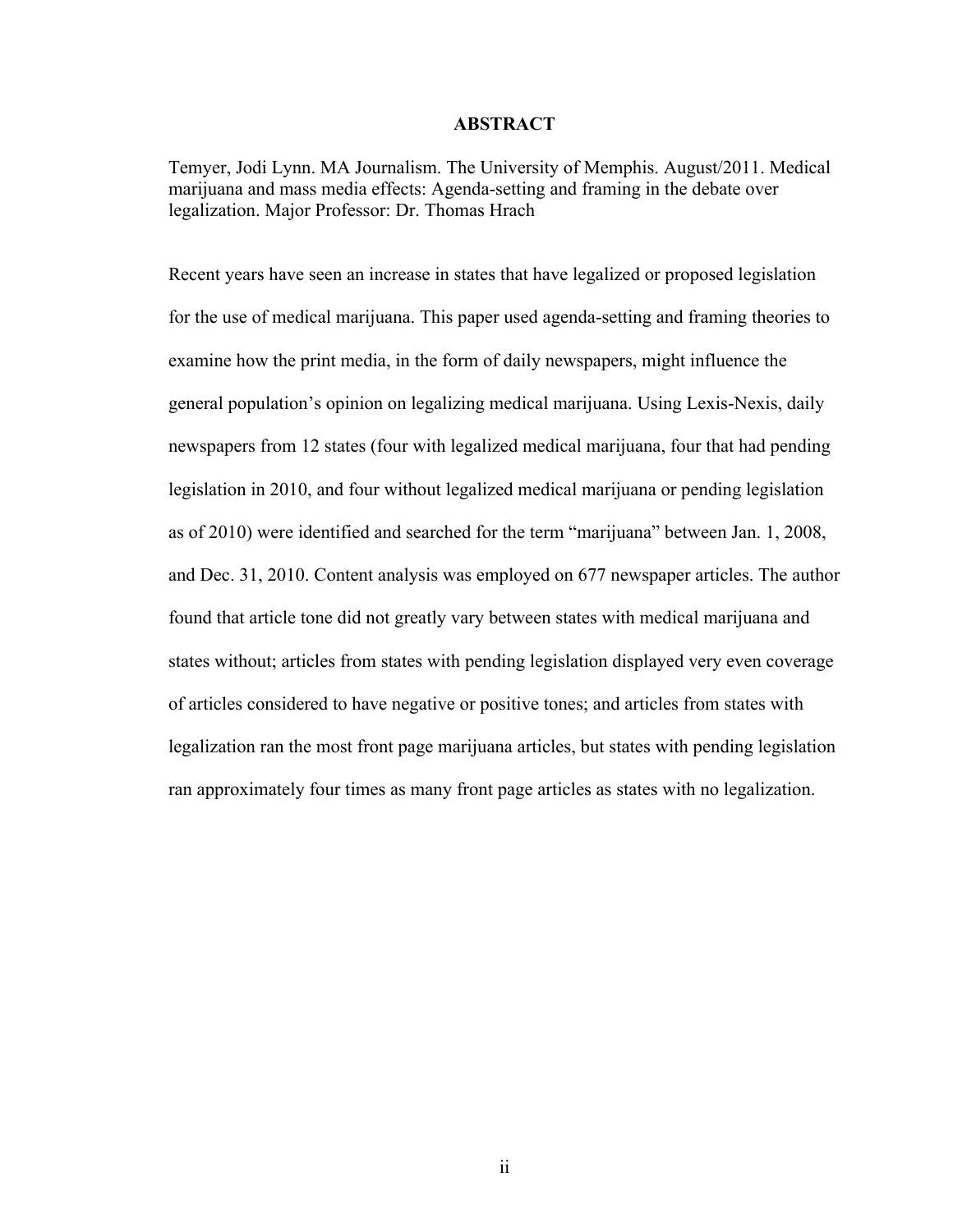## TABLE OF CONTENTS

| Section                                     |                                                                                                                                                                | Page                     |
|---------------------------------------------|----------------------------------------------------------------------------------------------------------------------------------------------------------------|--------------------------|
| Introduction                                |                                                                                                                                                                | $\overline{4}$           |
| Review of Literature                        |                                                                                                                                                                | $\overline{7}$           |
|                                             | History of Drug Perception in the Media<br>Theories<br><b>Review of Related Work</b><br>Approaches to Data Collection                                          | $\tau$<br>11<br>16<br>20 |
| Hypotheses and Definitions                  |                                                                                                                                                                | 22                       |
| Method                                      |                                                                                                                                                                | 23                       |
| Results                                     |                                                                                                                                                                | 26                       |
| Discussion                                  |                                                                                                                                                                | 34                       |
| Conclusion                                  |                                                                                                                                                                | 35                       |
| References                                  |                                                                                                                                                                | 37                       |
| Appendices                                  |                                                                                                                                                                |                          |
| $A_{\cdot}$<br><b>B.</b><br>$\mathcal{C}$ . | States with Legalized Medical Marijuana Prior to<br>2010 and the Year Passed<br>Number of Articles per Newspaper by Year<br>Codebook Used for Content Analysis | 41<br>42<br>43           |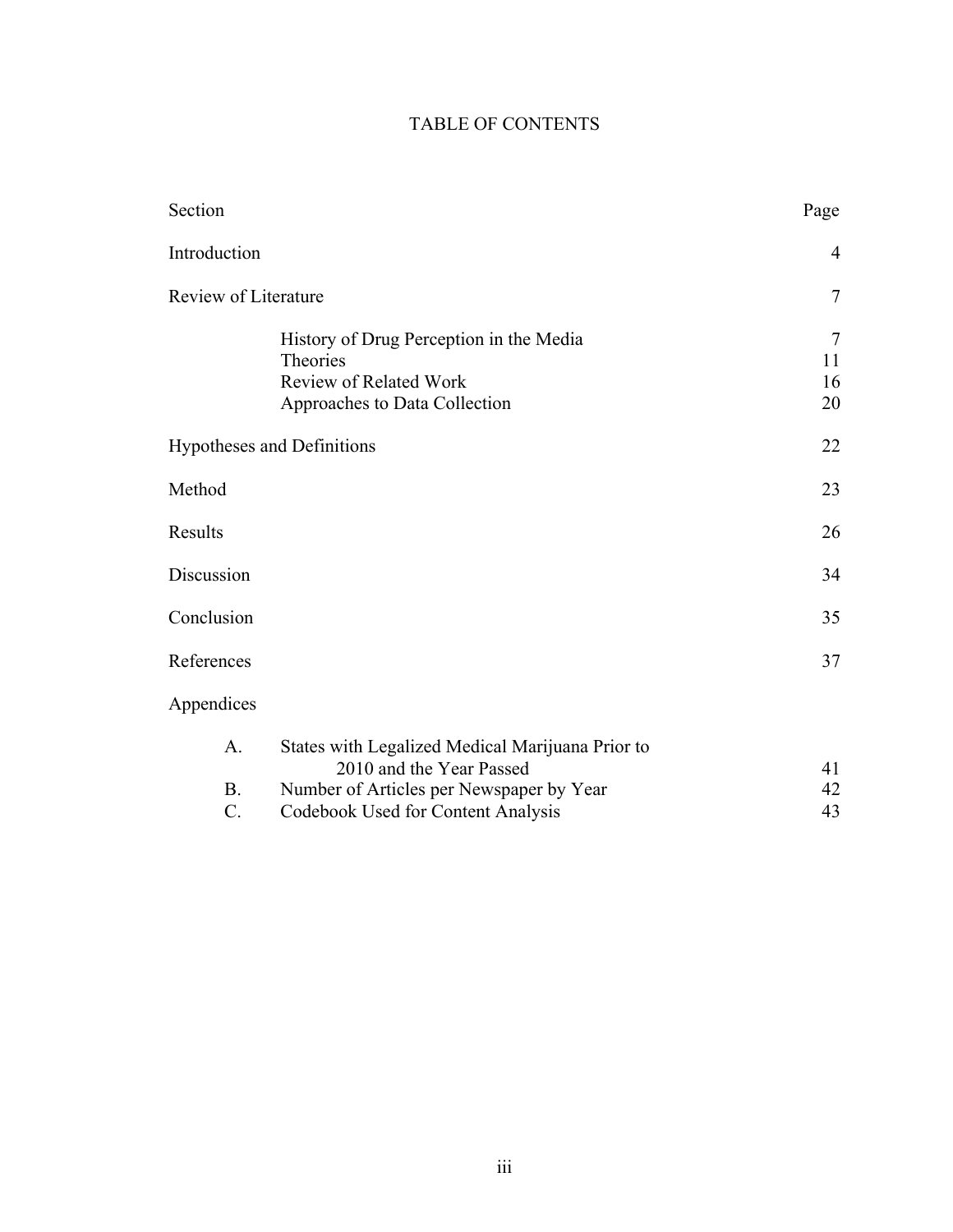#### MEDICAL MARIJUANA AND MASS MEDIA EFFECTS: AGENDA-SETTING AND FRAMING IN THE DEBATE OVER LEGALIZATION

Marijuana has played a varied role in American culture, particularly through the last century. Once a legal drug in the first decades of the 1900s, it was outlawed in 1937 as its use became more popular and simultaneously controversial. While proponents for legalizing marijuana for recreational or medicinal purposes have never fully disappeared, a resurgence of attempts to legalize the drug have reappeared in the past two decades. At the time this thesis was written in June 2011, 16 states and Washington, DC, had enacted laws to legalized medical marijuana since 1996 ("16 legal medical marijuana states and DC," 2011), while, as of May 2011, another 10 states had pending legislation to legalize medical marijuana ("10 states with pending legislation," 2011).

To some extent, the media have influenced American perceptions of drug use, and possibly helped the anti-marijuana campaign that made the drug illegal in 1937. The Bureau of Narcotics and its commissioner, Harry Anslinger, have been documented as using the press to transmit fear of marijuana. Articles were provided to publications to tell a tale of murder and insanity brought on by marijuana use (Schaller, 1970). Authors have attributed the criminalization of marijuana at the federal level to corrupt journalism, stating that "yellow journalism won over medical science" (Guither, 2010). At the time, marijuana was not a public concern since it was limited to a small demographic and geographical section of the country, but "this new menace that the media was showcasing" quickly became a concern for Americans (Sloman, 1979, p. 81).

Medical marijuana stirs personal and political debate, which is what makes it such an undeniably controversial topic that garners nationwide media attention. While it is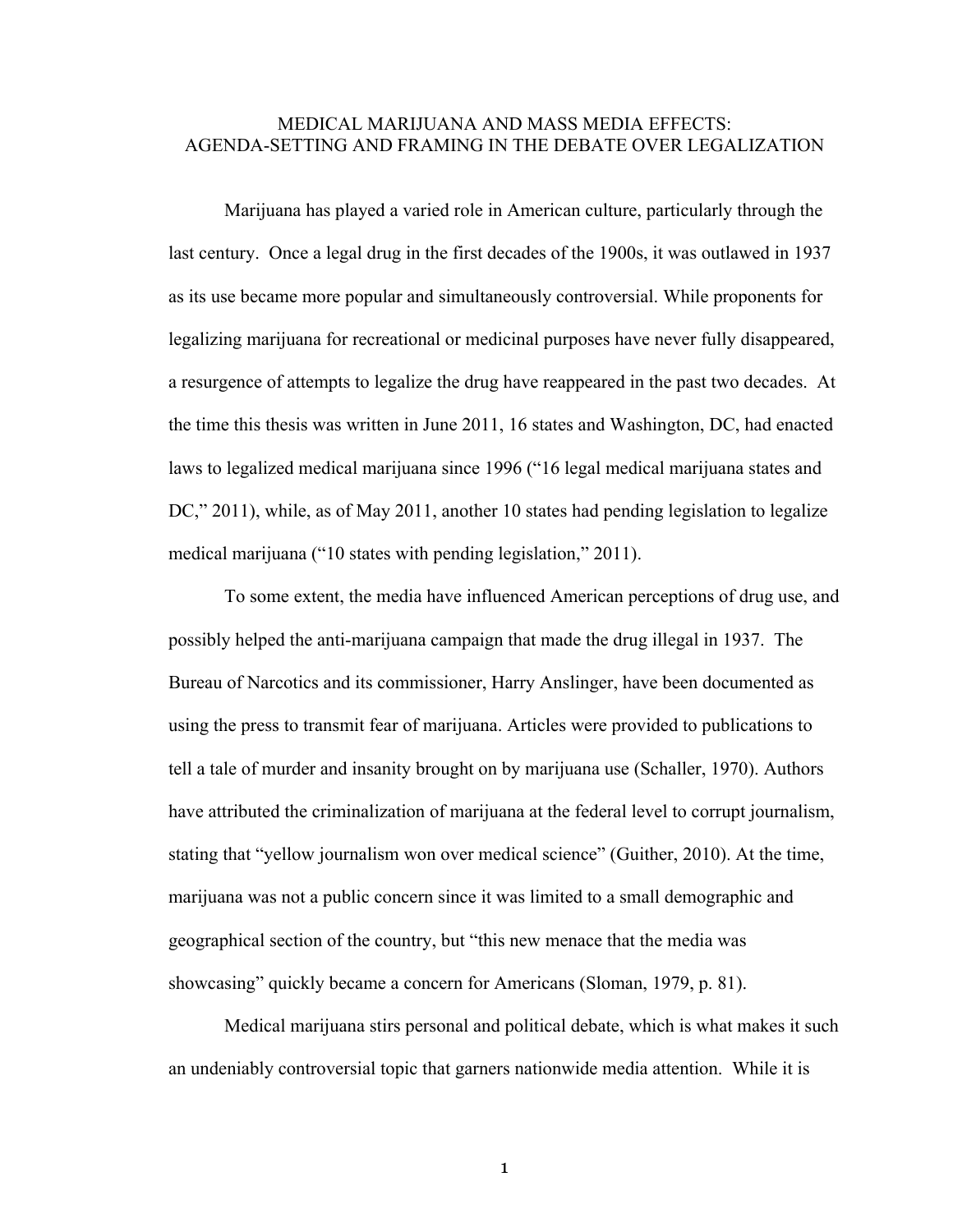illegal at the federal level, state after state has started a debate within its borders about the merits of medical marijuana. It has become a hot topic politically, often seen alongside issues such as gay marriage and gun control. Mass media are undoubtedly the largest conveyor of messages to the population on a daily basis. As unbiased as mainstream outlets try to be, the media can set an agenda for what they report and frame how they report it.

Agenda-setting is the notion that the media can influence what people think about by giving certain topics more direct coverage on a more consistent basis. Researchers have argued that agenda-setting gives the media the capability to tell readers what to think by selecting which stories receive coverage and what the important issues are within those stories (McCombs & Shaw, 1972; Wanta, Golan, & Lee, 2004). Media agenda-setting is also believed to influence a population's behavior and attitude based on the quantity of news coverage on a particular topic, the intensity of the coverage, and the prominence of the coverage (Althaus & Coe, 2007; Stryker, 2003).

The media can use framing to organize and categorize the ideas they want to relay to the audience, focusing on the importance of certain ideas and values. The media have only a limited amount of space or time to relay the stories they consider to be important. An audience will stay focused on the media if they agree on the importance of the messages. To keep audience attention, the media must frame messages that conform to the values of the audience (Hoffman & Slater, 2007). By understanding the way the media have framed an issue, the public perception of the issue can be understood (Shih, Wijaya, & Brossard, 2008).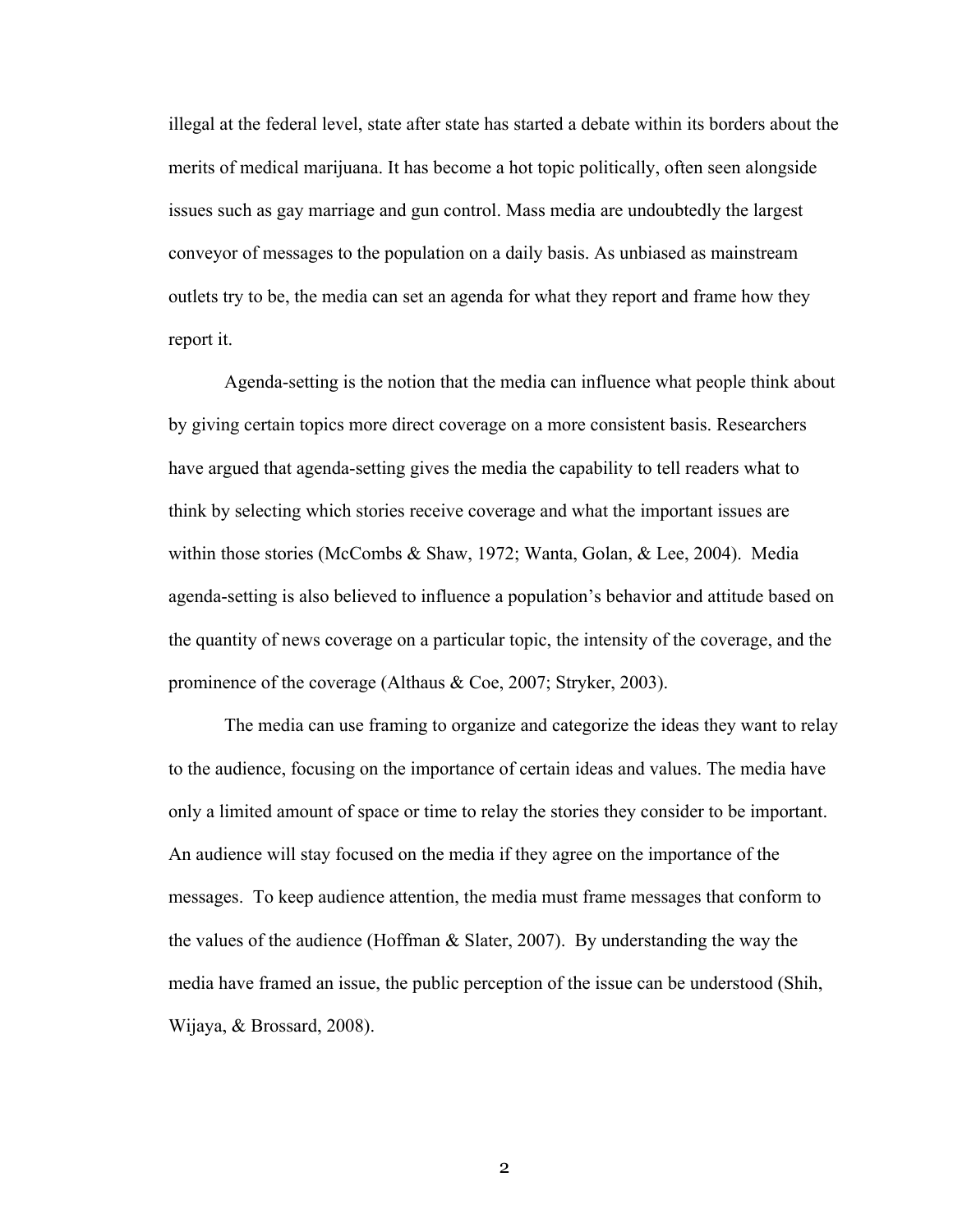Currently, the country is divided three ways in terms of medical marijuana: states that have legalized it, states that currently have pending legislation, and states that have not considered legalizing it. As stated earlier, 16 states plus DC, or 32% of America (plus DC) have legalized medical marijuana. If the additional 10 states with pending legislation move to legalize, that means that 52% of America (plus DC) will have access to legalized medical marijuana. This study covered information through the end of 2010. In 2010, there were 13 states that had already legalized medical marijuana, and 19 states and Washington, DC, had pending legislation or ballot measures sometime throughout 2010 ("2010 states with legislation," 2011).

Future research on medical marijuana and the media will have interesting implications for agenda-setting and framing research. Medical marijuana transcends the categories that are usually studied in media research—political, medical, social, economic—because it is discussed by the media in all of these arenas. Often individuals turn to media for a "cognitive shortcut" to help them understand a controversial, complex issue (Shih et al., 2008, p. 143). For some states, legalizing medical marijuana is an issue happening right now; for others, it is an issue that can still be watched from a distance. However, it is still an issue that can be portrayed at a federal, state, and local level, which makes it all the more interesting and difficult to study.

This paper used agenda-setting and framing theories to examine how the print media, in the form of daily newspapers, might influence the general population's opinion on legalizing medical marijuana. Using content analysis, stories about marijuana from a selection of daily newspapers representing the three categories of states were coded for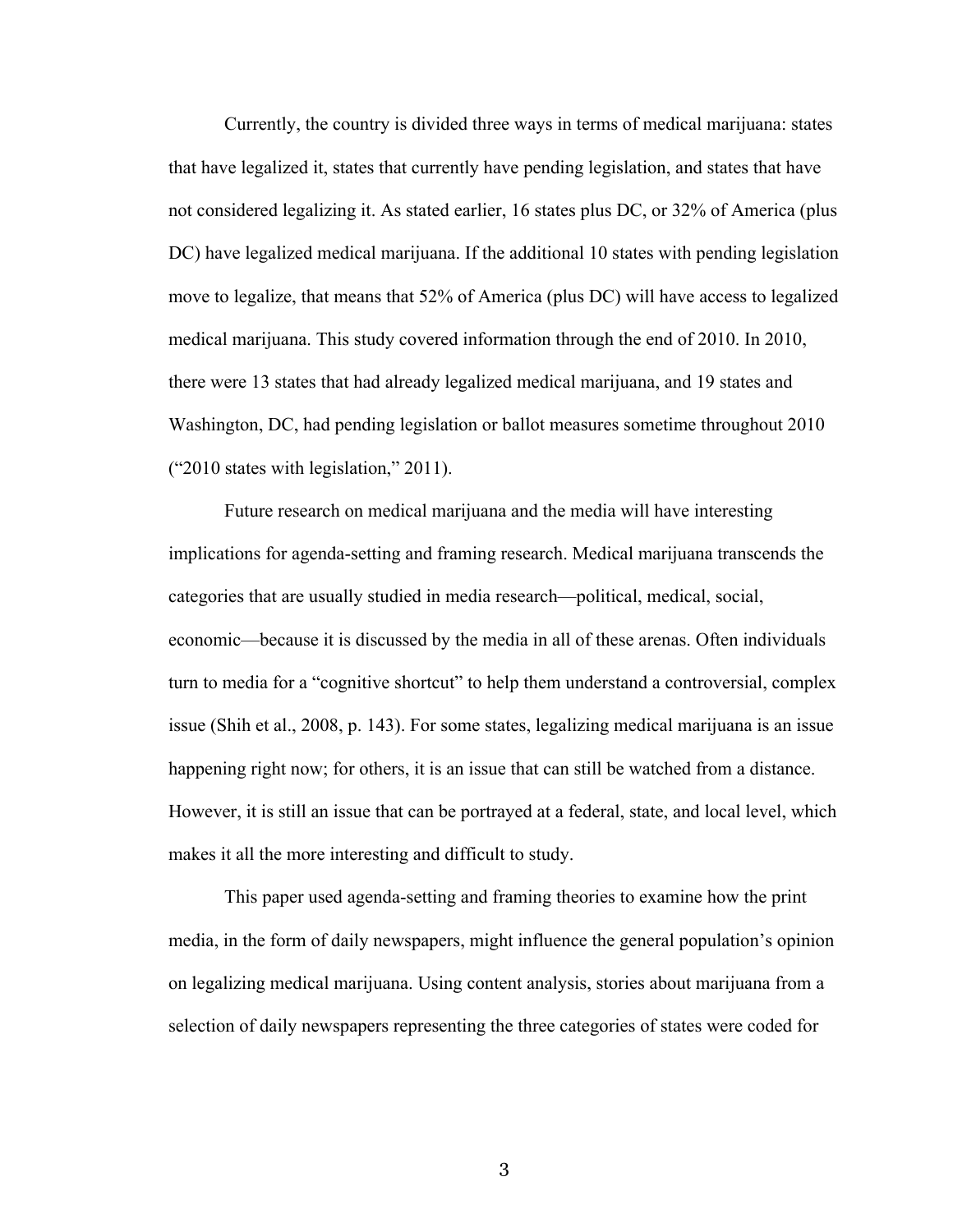positive and negative words and phrases, as well as for their length and placement within the paper.

#### **Review of Literature**

#### **History of Drug Perception in the Media**

Before addressing how the mass media might alter public perception of medical marijuana today, it is important to look at the effects that media had in changing the public perception of marijuana and other drugs in the past century. Media coverage of illegal drugs has been a widely researched issue.

Beginning in 1914, the government imposed taxes as a way to gain monetary value from then-legal drugs and to control who was in possession of these drugs. It wasn't until the Bureau of Narcotics was formed that a widespread anti-marijuana campaign started (Korzeniewski & Salmon, 2006). Research has suggested that the head of the Bureau of Narcotics in the 1920s and 1930s, Harry J. Anslinger, was the first person to capitalize on using the media to infiltrate views on marijuana. Before becoming the head of the bureau, Anslinger was considered an "exceptionally talented journalist," leading researchers to believe that his understanding of the media gave him a powerful advantage in using it to shape public perception (Korzeniewski & Salmon, 2006, p. 8). Anslinger noted that the federal government could not constitutionally control what was grown on a state-by-state basis, so the purpose of his campaign was to convince individual states to outlaw marijuana and start to call for federal anti-marijuana legislation. He started this campaign by reprinting and circulating newspaper articles from New Orleans that claimed African Americans were targeting white youth to push marijuana, which he said would most likely result in a crime epidemic (Korzeniewski &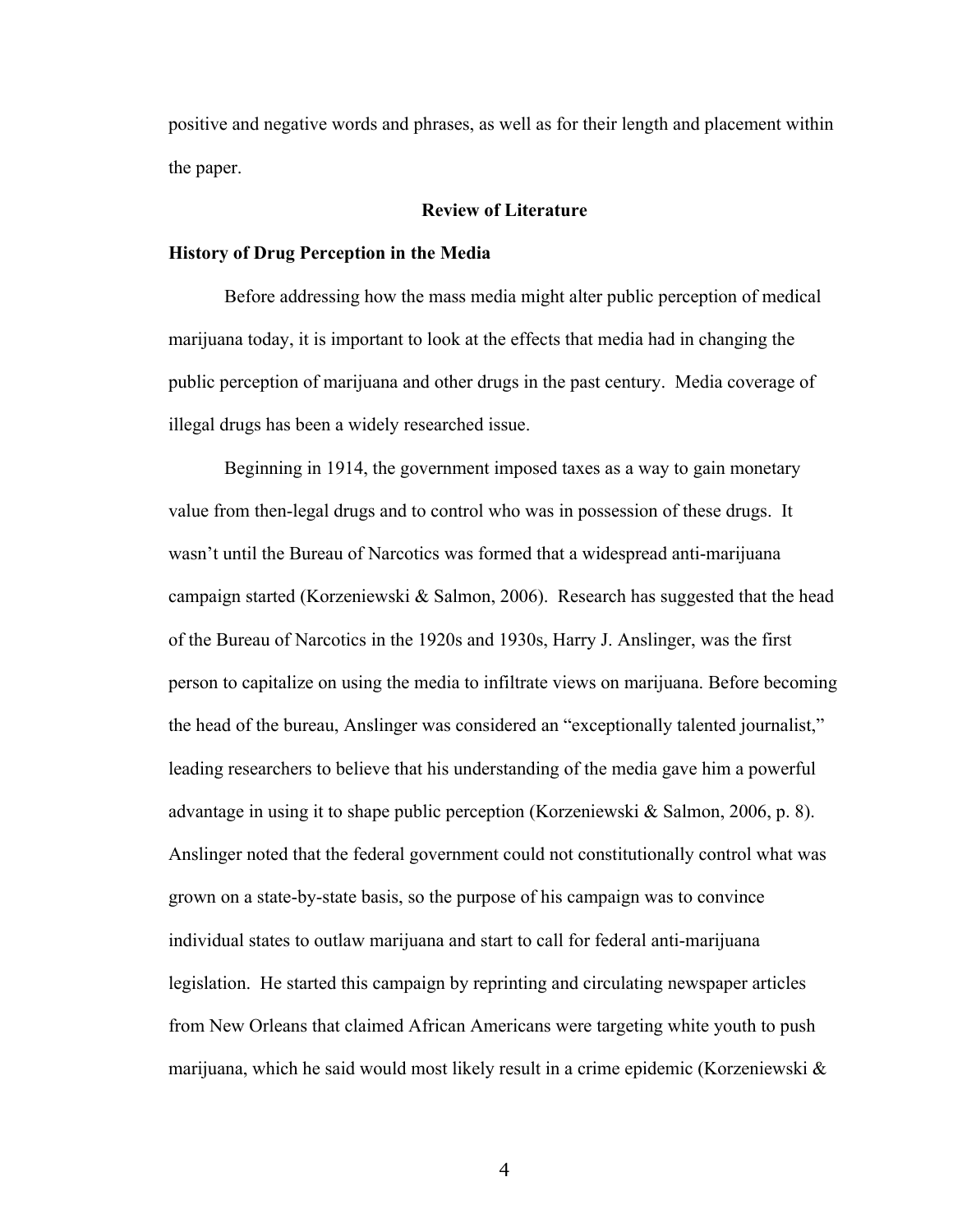Salmon, 2006). This was the starting point of a nationwide campaign, in which Anslinger wrote articles for magazines and newspapers to tell stories about marijuanainduced acts of murder and rape (Siff, 2009).

Anslinger used the media to amplify the country's current fear of minorities by promoting "hysterical media coverage" associating marijuana use with Chinese, Mexicans, and African Americans and the crimes that they committed, including rape and violence (Siff, 2009). In 1926, an article surfaced in the *New York Times* that described the results of an investigation on the effects of marijuana on enlisted service men in Panama. The investigation concluded that the effects of marijuana appeared to be "greatly exaggerated" compared to what the media were reporting, and there was no medical evidence that it caused insanity (Korzeniewski & Salmon, 2006, p. 6). In an attempt to overcome this and other documents stating marijuana had no determined detrimental side effects, Anslinger published a call for an organized campaign against marijuana in the *New York Times*, eventually resulting in The 1937 Marijuana Tax Act, signed by President Franklin D. Roosevelt (Korzeniewski & Salmon, 2006). Following this, anti-marijuana legislation began to pick up across the country, which resulted in the drug becoming illegal. It has been noted that Anslinger's campaign was possibly the "least known and most successful in the history of U.S. public health" (Korzeniewski & Salmon, 2006, p. 20).

During 1933 and 1934, research on the history of the marijuana phenomenon noted that it received a great deal of "sensationalistic press" (Sloman, 1979, p.44). In his book, Reefer Madness, Sloman used newspaper examples to show how Anslinger's media campaign spread across the country. In California, the *Los Angeles Examiner* read,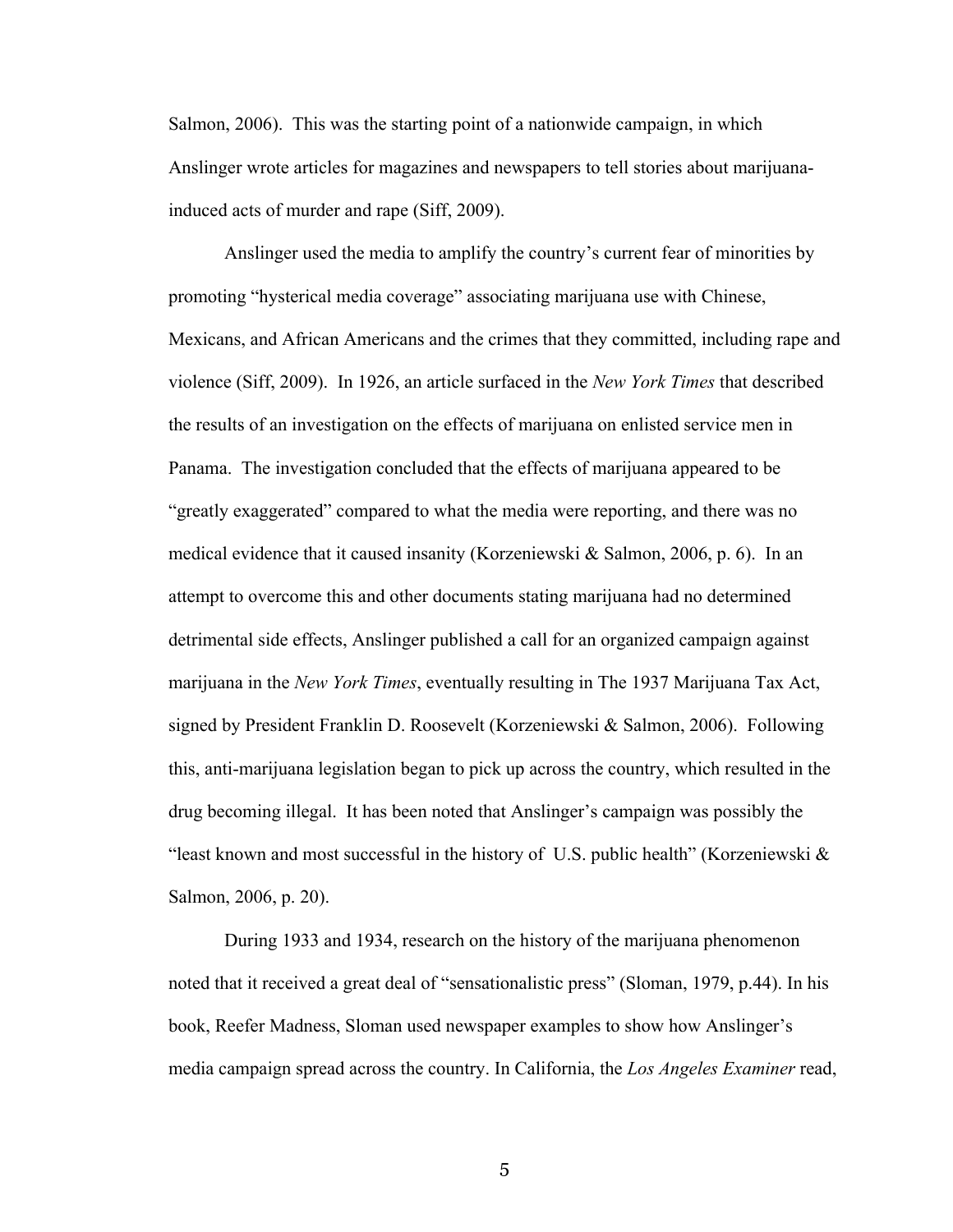"Murder Weed Found Up and Down Coast--Deadly Marihuana Dope Plant Ready for Harvest That Means Enslavement of California Children" (Sloman, 1979, p. 44). Days later, a headline in the *San Francisco Examiner* said, "Dope Officials Helpless to Curb Marihuana Use" (Sloman, 1979, p. 44).

Korzeniewski and Salmon (2006) pointed out in their article how Anslinger used the values and fears of the country at the time to frame his articles on marijuana. He managed to frame marijuana as a threat to society by playing up fears of promiscuous women and savage minorities. The framing tactic used by Anslinger is similar to what Denham (2008) describes as "moral panics." Moral panics can frame a story as representing a deviant group by preying on the generally-held values of the audience; general consensus among society should be that the threat is real, although the implied reaction to it may be disproportionate. Just as quickly as the moral panic was constructed it tends to disappear (Denham, 2008).

Looking back to the original anti-marijuana media campaign launched by Anslinger, the power held with agenda-setting and framing has, at one point, been strong enough to persuade the general population. Korzeniewski and Salmon (2006) stated:

That this campaign thrived in spite of medical evidence to the contrary is testament to the media skills of Anslinger and the Bureau of Narcotics. Regardless of where one stands on the issue of marijuana legalization/illegalization, the anti-marijuana campaigns of the 1930s remain important reminders of the power of public relations and media communications to influence public perceptions and public policy. (p. 21)

Peyote became a media topic in the 1950s, particularly how the country viewed its use among Native American culture. However, the media rarely printed contrasting viewpoints or interviews with the users, which rendered the stories to be one-sided (Siff, 2009). Once scientists created a man-made laboratory version of the drug, coverage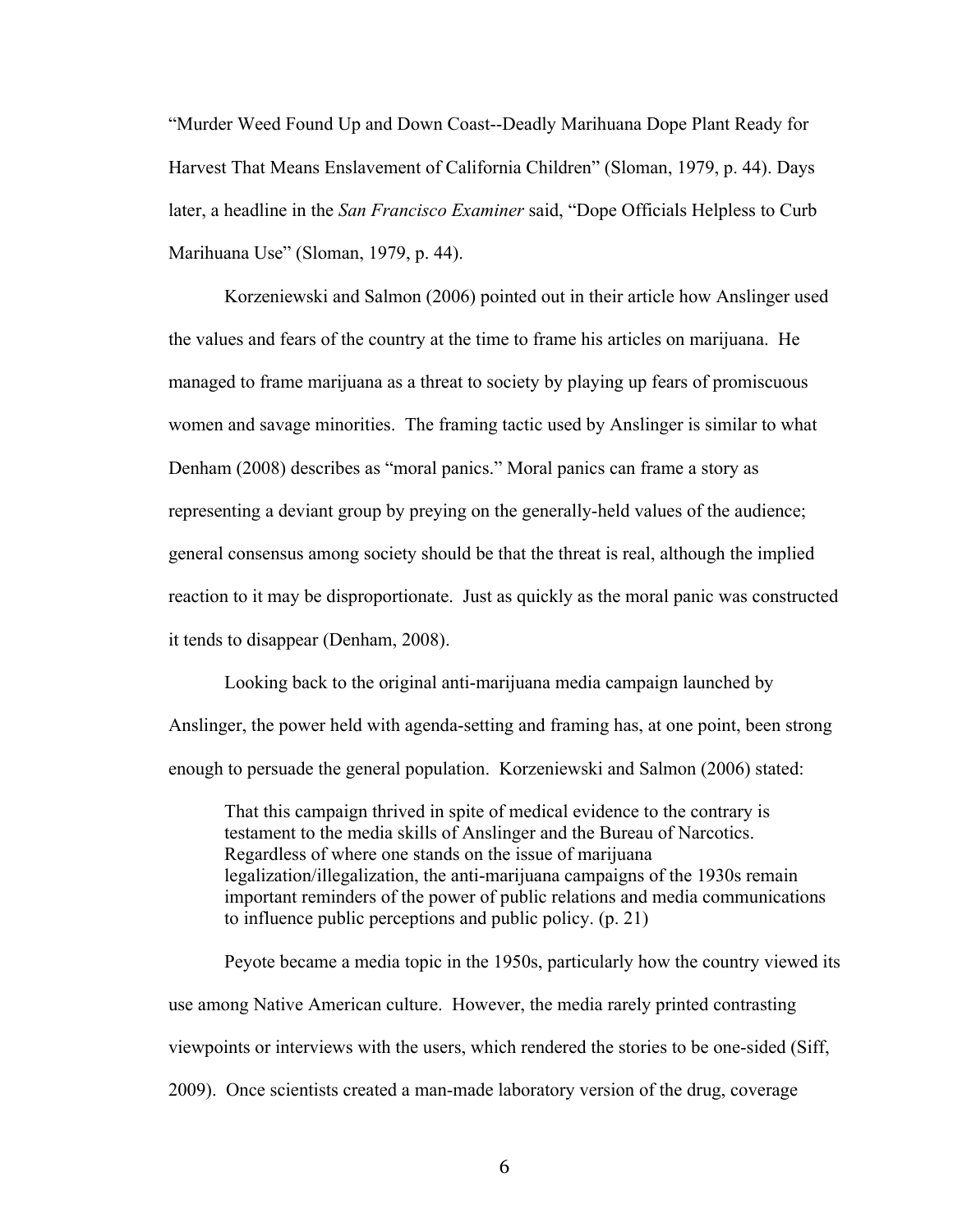became more sensationalistic, because the media could now provide stories on laboratory experiences instead of those of a street-drug user (Siff, 2009).

In the 1960s, there was a media-induced drug movement concerning LSD. The media, particularly magazines, were blamed for starting an LSD craze by publishing vivid descriptions of LSD trips. The discoverer of LSD stated that the mass media had introduced and expedited the spread of LSD into the black market (Siff, 2009). One article stated that a possible explanation for why *Time* magazine published nine articles on LSD in 1966 alone, was because the magazine's publisher, Henry Luce, and his wife were hooked on LSD and believed it had great value (Schudson & Haas, 2009).

One of the more recent instances of media effects on drug perception was that of heroin in the 1990s. Music, fashion, and film pushed heroin use to the forefront of the media, with Calvin Klein capitalizing on the "heroin chic" image, the death of rock star Kurt Cobain, and popular films such as *Pulp Fiction* (Denham, 2008). Denham (2008) conducted a content analysis of a 16-year period of articles appearing in the *Los Angeles Times*, *New York Times*, and *Washington Post* to measure the presence of pop-culture references in heroin news reports. He found that by using dramatic exemplars, media could assist in causing moral panics in the population, even if evidence of an actual crisis was lacking.

His research found that prominent news organizations chose to set a certain tone about heroin use:

…it is worth noting here that in 1996, the Partnership for Drug-Free America announced a campaign to combat the use of heroin among adolescents and young adults; the US Congress conducted hearings in September 1996 toward potential heroin legislation; and Republican Presidential candidate Robert Dole lashed out at Hollywood in September 1996 for glamorizing heroin in films…., also railing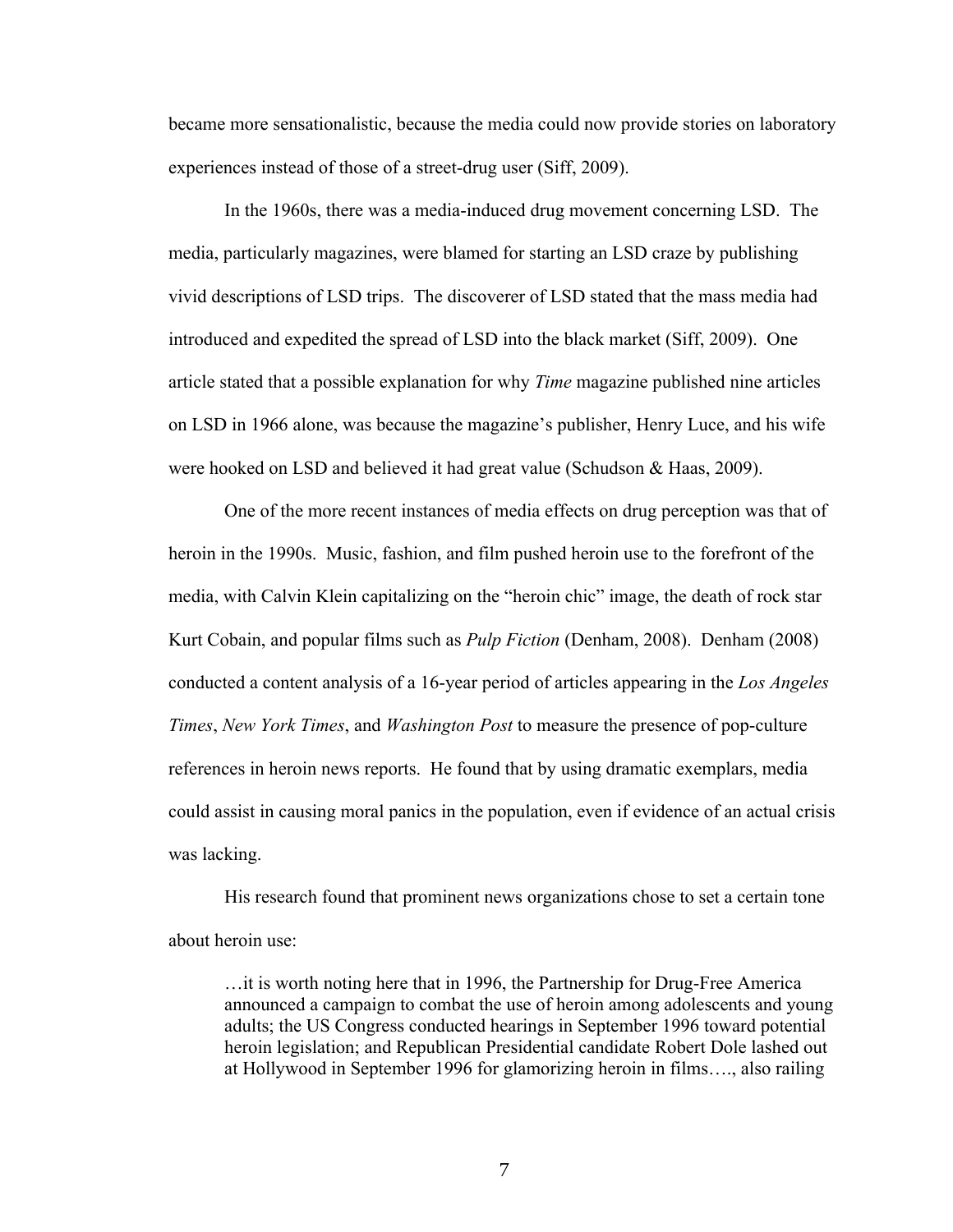against the Clinton administration for its alleged failures in drug control. (Denham, 2008, p. 951)

There is plenty of literature available about the role the media and agenda setting or framing has played in politics and war; however, little research is available on how the media might shape the legalization of an illegal drug. Since legalizing medical marijuana is an ongoing controversy in the United States, research in this area is timely and could prove beneficial for the next several years, as more states propose legislation.

## **Theories**

The belief that media were capable of shaping their consumers' attitudes and social behavior may have begun with the effectiveness of the propaganda campaigns of World War I, as well as an increase in public relations in the early 1900s (Wartella & Middelstadt, 1991). Research based on reports of media influence on their audience from around the end of World War I to the 1960s questioned the capability of the media to change attitudes. However, Wartella and Middelstadt (1991) stated that the 1970s were focused on how media researchers could prove the "obvious power of the mass media" (p. 209), which resulted in several lines of research: (a) studies of media effects on an audience's social knowledge; (b) research on public information campaigns designed to change behavior; and (c) varied models that described how persuasive messages might change attitude or behavior. In 1984, researchers suggested that the majority of previous studies had only focused on political issues in agenda-setting and had only recently started to intently focus on framing (Culbertson & Stempel III, 1984).

Popular theories in mass media research on possible audience influence include agenda-setting and framing. These two theories are often discussed within the same study, but most researchers agree that these two theories have different implications.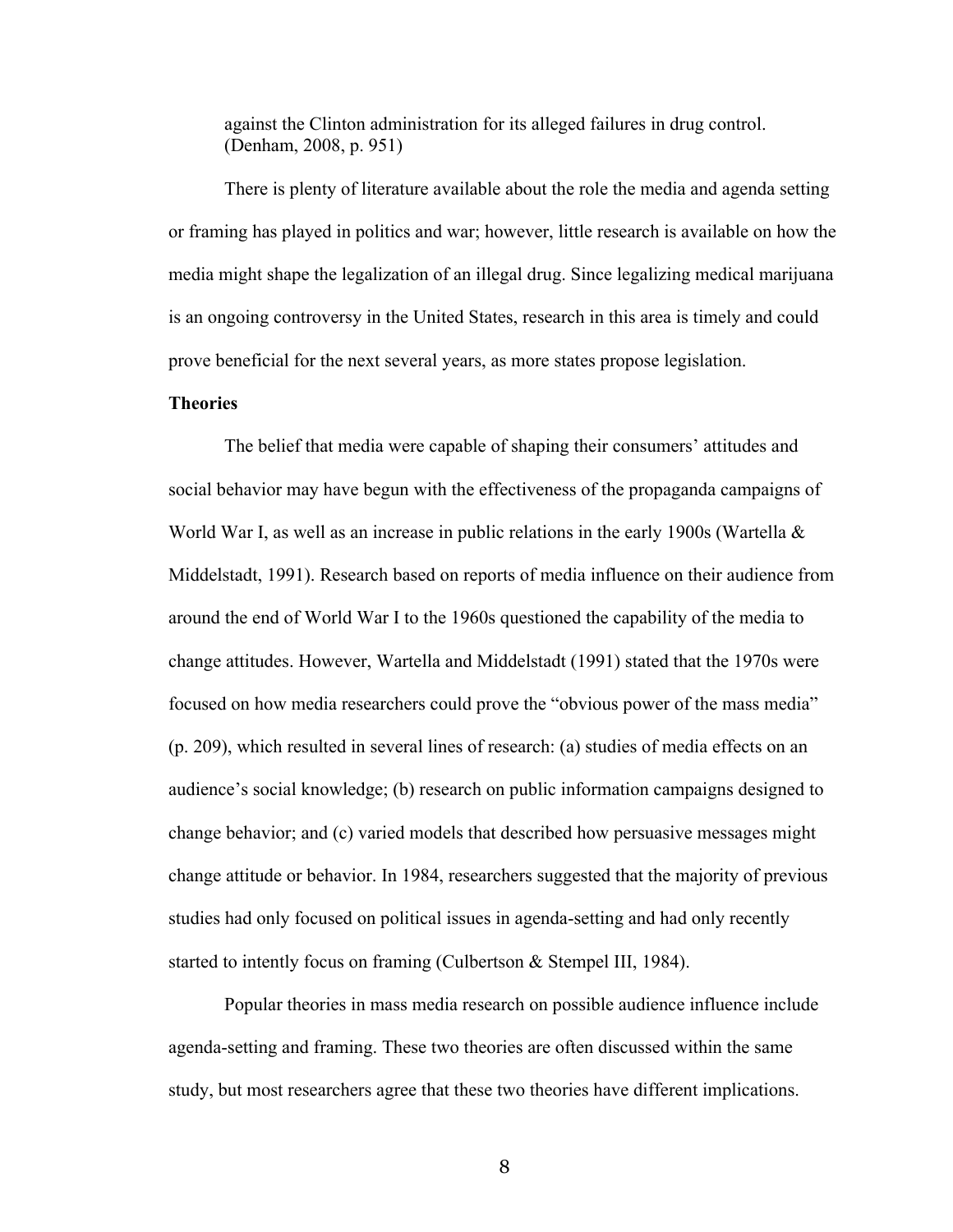Kim, Scheufele, and Shanahan (2002) provided very comprehensive definitions of the terms in a paper about agenda-setting implications of a local issue.

Framing, on the one hand, assumes that media coverage has an effect on audiences not through the issues or aspects of an issue that are being covered. Rather, framing assumes that it is "terminological or semantic differences" in how an issue is described rather than the salience of an issue itself that evoke audience responses…Agenda setting and priming, on the other hand, are based on the assumption that the most salient issues in a person's mind will influence his or her decision making. That is, different issues or sub-dimensions of issues—if made salient by media coverage—will influence audience views. (p.10)

**Agenda-setting.** Agenda-setting has typically been considered to start with the

gatekeepers of media, since issues that fail to make it into the news may not be deemed important issues by the audience (Wanta et al., 2004). According to Wanta et al. (2004) the original agenda-setting hypothesis suggested only moderate influence based on how people learned of the important issues each day. Now researchers hypothesize that the media can tell people what to think about; the public learns the importance of an issue based on increasing coverage in the media. More specifically, "the media force attention to certain issues and influence the salience or importance of the topic" (Feeley & Vincent III, 2007, p. 126), and in addition to drawing attention to the issue at hand, agenda-setting might increase cognitive accessibility of the issue (Kim et al., 2002).

Message intensity has been referred to as the media's "penetrating power" (Althaus & Coe, 2007, p. 5) because high-message intensity is more likely to reach the portion of the audience whose behavior might be persuaded but is normally tuned out from the news. Some research argues that once the message has reached enough people, it is possible that the message can change attitudes and behavior in the population (Stryker, 2003). However, others have found that persuasion does not often result from media alone, but rather the media can reinforce attitudes or beliefs based on the in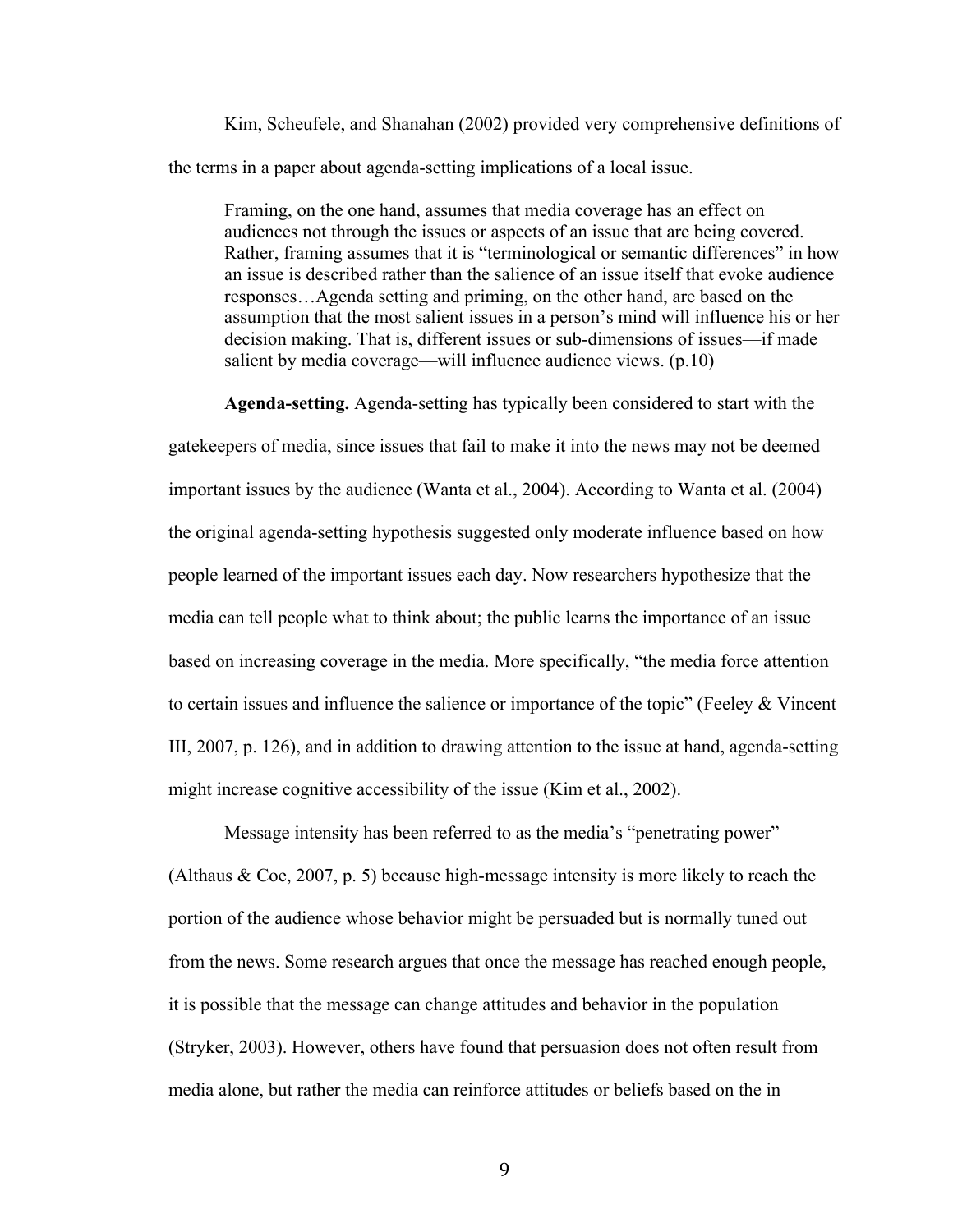group/out group hypothesis, which "proposes that increasing the salience of an external conflict should promote internal cohesion in a population" (Althaus  $& Coe, 2007, p. 9$ ).

Other research determined that a pre-existing internal issue, or an "obtrusive" issue, could strengthen agenda-setting within the community where the topic is important (Sohn, 1984). Sohn (1984) interviewed people in a community that had a dominant coal mining presence and found that respondents stated the same expectations of new coal mines as had been emphasized in the newspaper. In addition, the newspaper had set a positive agenda about the new coal mines, and the community still reflected this agenda, despite knowing first-hand of the negative effects of living in a coal mining town.

Agenda-setting has been thought to influence public attention in a variety of settings, based on local and national issues. Research has shown that news outlets from different communities might give different prominence to stories depending on the local concern for that topic (Hyun & Moon, 2008). Media exposure varies based on the individual depending on several factors including, but not limited to, 1) the reader's access to technology and, therefore, exposure to more national and international media; 2) the reader's desire to interact with media and to what level; 3) the reader's personal involvement in the issue being covered; and 4) the media available to the reader on a local level. Obviously, technology allows those with access to it the capability to interact with daily news from all over the world. However, agenda-setting in local daily news is still considered to be a key component of decision-making and shaping public opinion in local communities (Kim et al., 2002). As Gold and Simmons (1965) pointed out in their research on news patterns in Iowa dailies, local papers heavily relied on news wires for stories from outside the region. While stories coming from a wire service are all sent out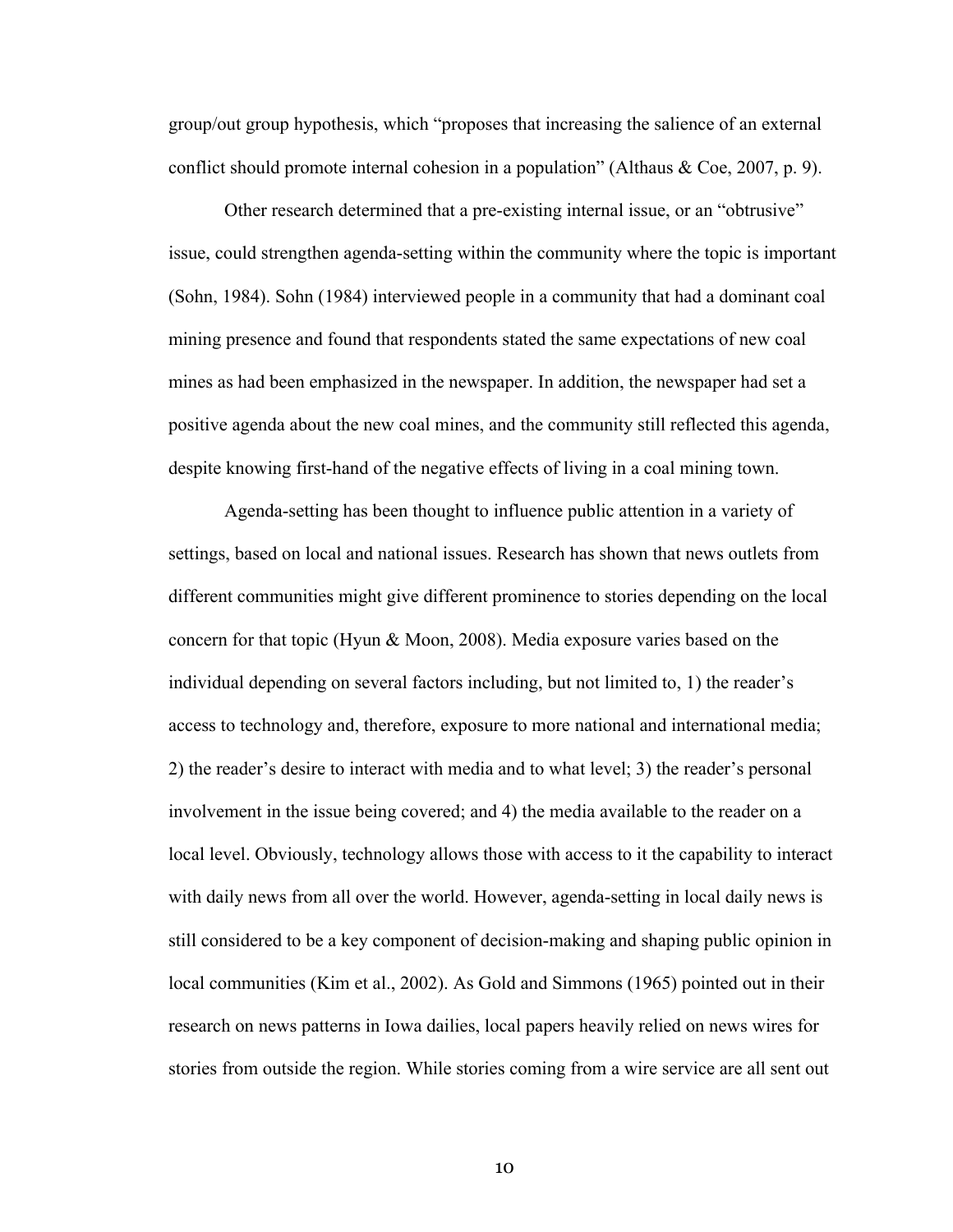in the same form, word for word, there is still considerable room for local newspapers to set an agenda by choosing which stories to print and how much of each story to edit out or include (Gold & Simmons, 1965).

Some researchers placed media agenda-setting into first- and second-level categories. According to Wanta et al. (2004), first-level agenda-setting influences *what* the media consumer thinks about, and second-level agenda-setting suggests that media coverage influences *how* the consumer thinks about it. Their second-level agenda-setting definition suggested that those attributes linked to newsmakers influenced the agenda of the audience, and therefore influenced a more thorough processing of media content (Wanta et al., 2004). The concept of second-level agenda-setting is closely linked to what many researchers refer to as "framing."

**Framing.** Framing is a multi-faceted theory that has suggested that the media can affect how an audience thinks about a topic or issue based on the way it is represented in the media (Shih et al., 2008). Some researchers have alluded that framing and agendasetting have the same premise because there is often a thin line in the definitions of agenda-setting and framing theories, particularly in research that involved several levels of agenda-setting or the concepts of attribute and priming agenda-setting. Framing theory is different from agenda-setting theory because it "implies that *the way* a given piece of information is described creates different outcomes among audiences" (Kim et al., 2002, p. 21). Writers and newsmakers can frame their arguments based on a set of values held by the audience and used when trying to understand an issue. Values framing can have a strong impact on decision making because frames are derived, at least in part, from social and personal priorities (Hoffman & Slater, 2007). Even media messages with relatively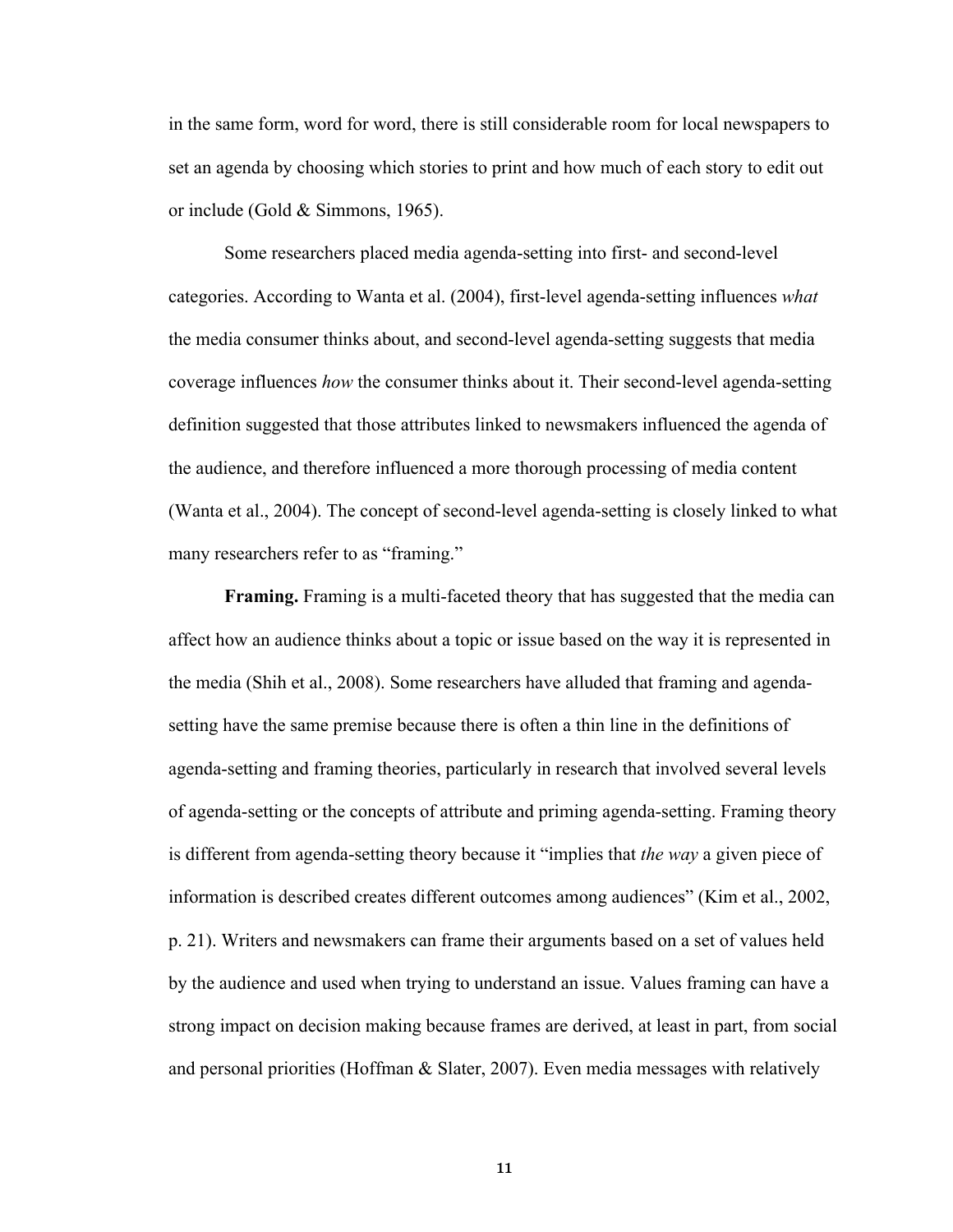simple frames, such as positive or negative connotations or support of healthy behavior, have been found to have persuasive effects on media consumers (Stryker, 2003). It has been suggested that the frames presented in a story will activate certain thoughts and feelings for the reader and are more likely to provide a predictable reaction about the topic (Shih et al., 2008).

Perhaps the most difficult part in framing research is developing frames that can encompass every aspect of the issue reported. Previous studies researched for this paper showed a breakdown of frames based on values, topic, and tone. Value frames are studied within categories that usually represent emotional, moral, and political principles the reader might hold. Framing research by topic can simplify complex issues if an exhaustive list of all possible dimensions that could be discussed in an article is produced (Dardis, Baumgartner, Boydstun, De Boef, & Shen, 2008). Tone framing can evaluate news articles by the overall expression of the article, such as negative tone, neutral tone, or positive tone. In some studies, frames were analyzed on whether the tone the article used to represent the issue was pro, anti, or neutral. Outside opinion columns, the news is expected to deliver information in an unbiased, neutral tone. However, this is not always the case, so the evaluation of how a complex topic is represented based on tone frames can give important clues to how the readers will perceive the issue.

Not all researchers have felt that framing is a one-way path from media to its audience. Prior studies introduced the notion that the audience has just as much influence over the media, particularly when aspects of health care were reported. People tend to interpret media frames based on their personal experience and interests while the media try to focus on stories that the editors and reporters see as "personally relevant and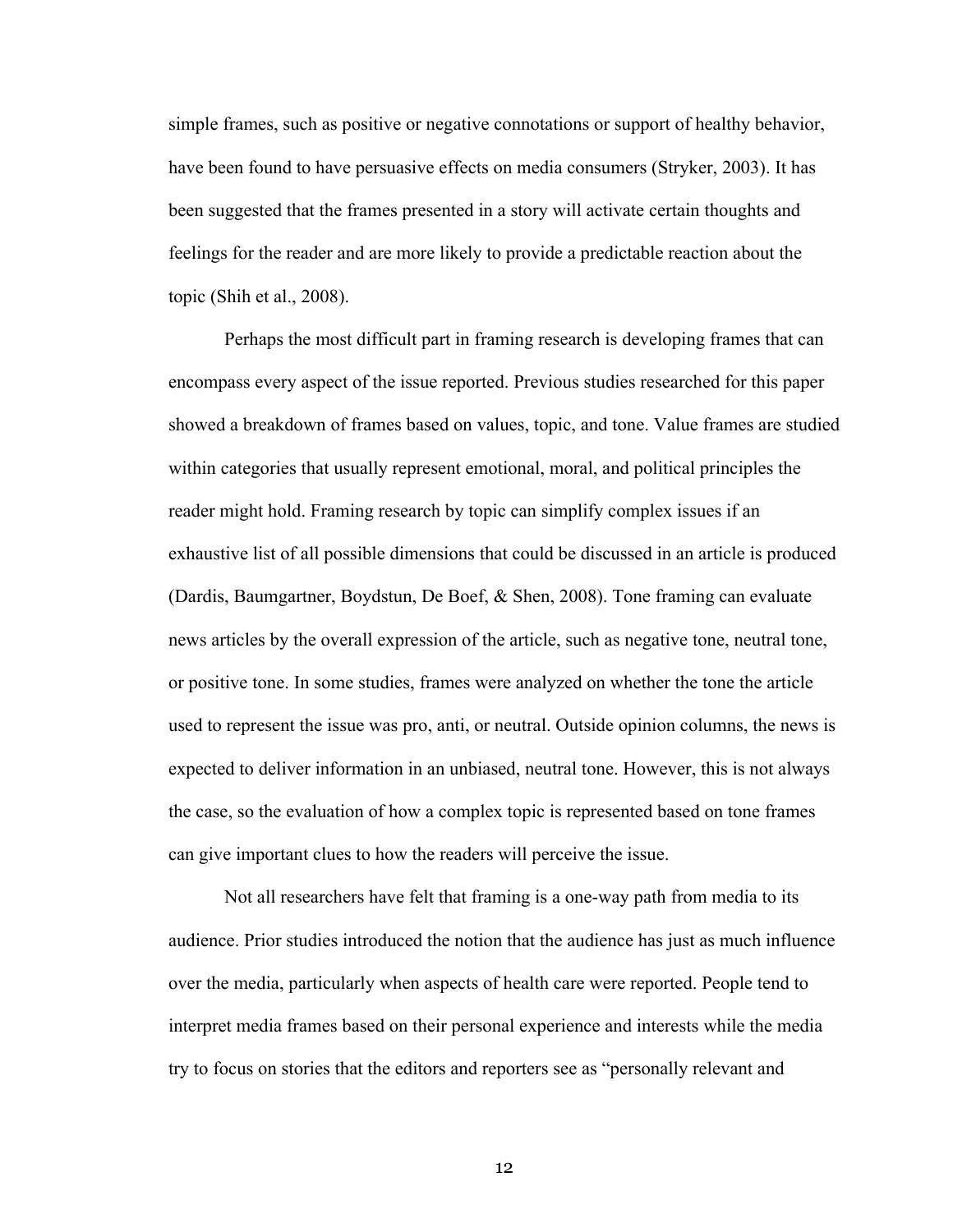understandable to audiences, which can be written in a touching or entertaining way" (Culbertson & Stempel III, 1984, p. 54).

#### **Review of Related Work**

At this point, no prior research on agenda-setting or framing on the topic of legalizing medical marijuana could be found. Other controversial topics such as war, politics, and health campaigns offered insight on how the media might influence attitudes toward legalizing medical marijuana on a population level.

Stryker (2003) hypothesized that news coverage of the consequences of marijuana use would be correlated with adolescents' perceptions of harmfulness and personal disapproval; i.e., increased news coverage of the positive consequences of marijuana use would be associated with a lower perception of harmfulness and personal disapproval, and vice versa. Using articles from The Associated Press, Stryker analyzed several years of media coverage on marijuana-related topics compared to the rates of adolescent abstinence from marijuana, perceived harmfulness, and personal disapproval. For her content analysis, she determined that using The Associated Press accurately measured change in marijuana media coverage over time. She found that media coverage did account for some variation in abstinence rates, and stories that emphasized negative consequences caused increased abstinence more often than positive stories decreased abstinence. However, she stated that media messages about positive aspects reduced the perception of harmfulness, and, "Post-hoc, it would make sense that media coverage emphasizing positive aspects of marijuana use would create an aggregate perception of the social acceptability of the behavior, thereby reducing disapproval of its use" (Stryker, 2003, p. 322).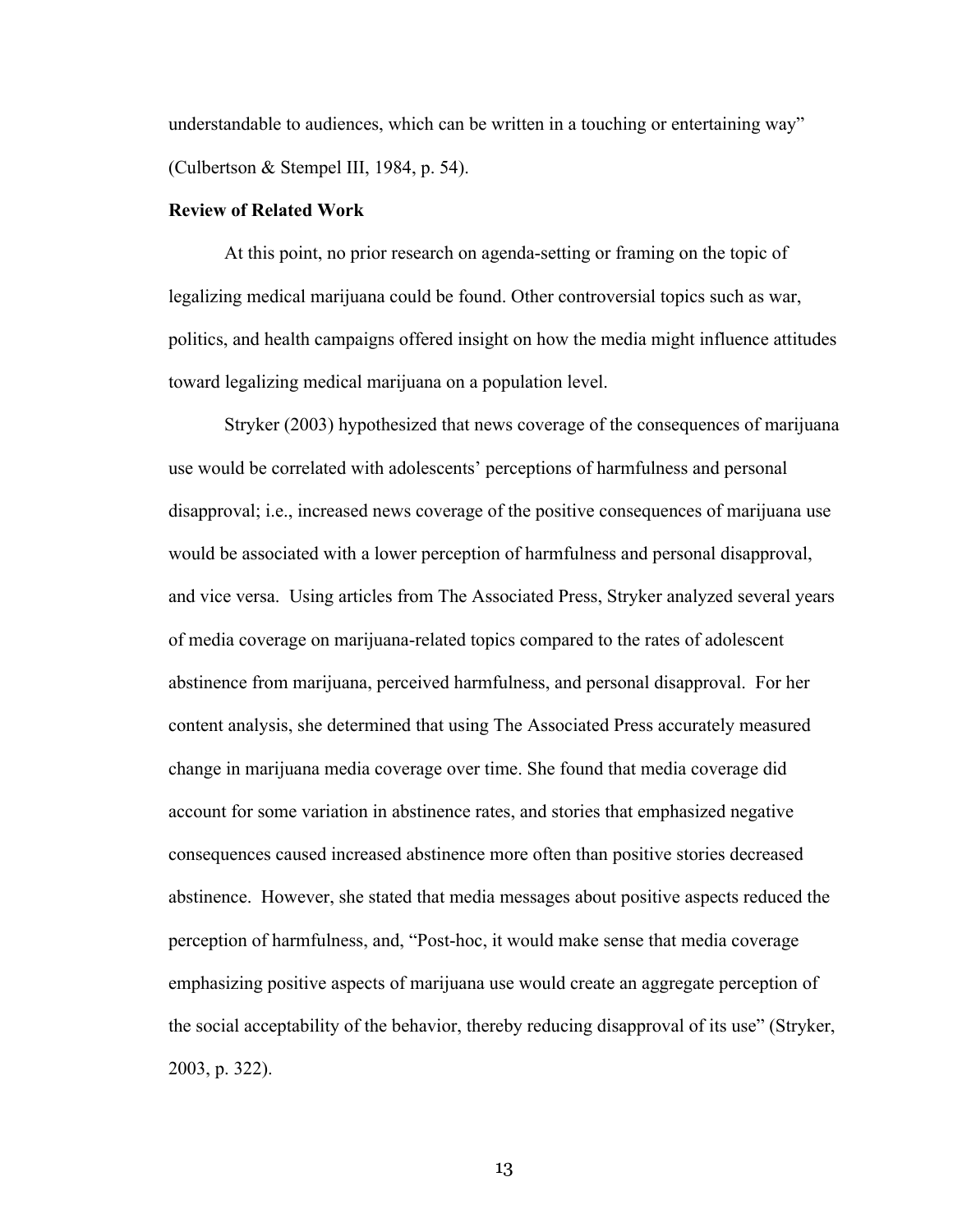A campaign separate from journalism, such as a public health campaign, might have a difficult time affecting the framing priorities of the media unless it is of particular interest to the media or is newsworthy enough to receive the attention. This appeared to be the case when a content analysis was conducted to determine how the news covered marijuana-related stories before and during the National Youth Anti-Drug Media Campaign. Jacobsohn, Stryker, and Hornik (2004) retrieved every article primarily about marijuana between January 1994 and March 2003 using a Lexis-Nexis search. The analysis revealed that other sources generated stories about marijuana in the news; however, these stories were not consistent with the message of the campaign (Jacobsohn et al., 2004). The content analysis divided the stories into five categories: 1) All stories about marijuana; 2) Arrests for marijuana-related charges; 3) Non-police context (i.e., medical marijuana, legalization, adolescent experimentation); 4) Marijuana use by college-aged people or younger; and 5) Marijuana use by college-aged people or younger in a non-police context. The researchers found that marijuana-related news spiked in coverage throughout this time period, but they were related to other issues, such as California legalizing medical marijuana, rather than the campaign (Jacobsohn et al., 2004).

In their study on how news intensity affected public support for war, Althaus and Coe (2007) stated that it is doubtful for attitudes to change when news intensity is low, but as intensity increases, the news is more likely to reach people who are willing to be persuaded. The authors also found that support for war tends to increase when coverage is on the front page of the paper and decreases as coverage leaves the front page (Althaus & Coe, 2007), which is an effect of agenda-setting. The authors suggested that increased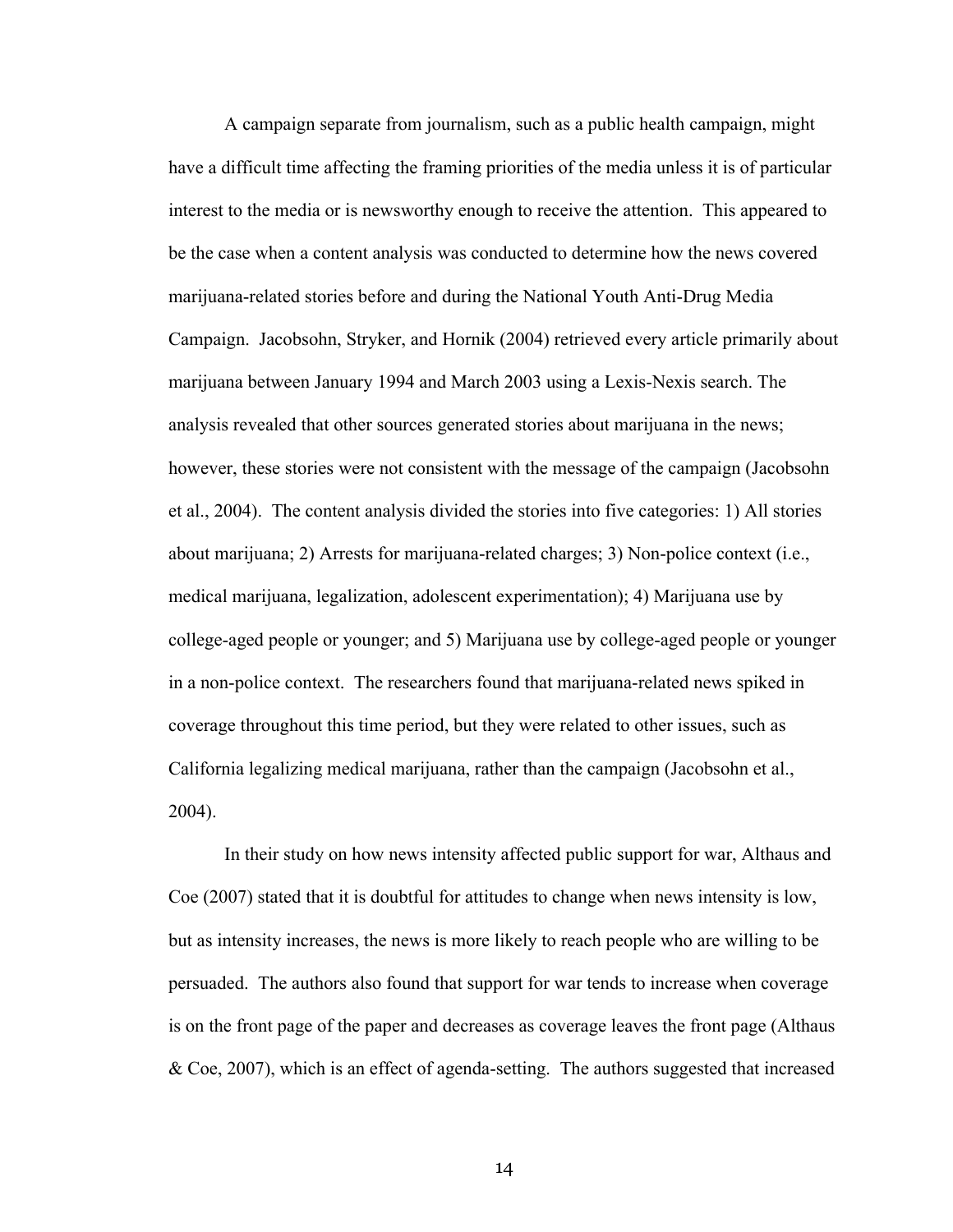intensity of news coverage of war could do three things: change levels of support for the war by updating information, stabilize support for the war by reinforcing existing beliefs, and increase support for the war, regardless of the evaluative tone. The authors found that both agenda-setting and framing were effective in increasing support for the war because support increased when news about the war was located on the front page, and support levels rose when the evaluative tone used became increasingly positive.

Research on topics that are perceived differently by individuals based on personal and political beliefs as well as affected by varying state laws and federal regulations, similar to the legalization of medical marijuana, include immigration issues, gay marriage, capital punishment, and organ donation. A study of agenda-setting in both national and local media on immigration focused on the coverage gap between high and low issue-relevant states compared with increases and decreases in national media attention to illegal immigration (Hyun  $\&$  Moon, 2008). The authors found that high issuerelevant states increased media coverage on immigration as the national media did, while low issue-relevant states did not increase coverage. According to the authors, the issue of illegal immigration had not produced much public concern until both local and national media started to give it attention, which is the basic theory of agenda-setting.

Pan, Meng, and Zhou (2007) examined framing of gay marriage in two national newspapers, one considered to use a more liberal tone and one with a more conservative tone. The authors hypothesized that the liberal newspaper would frame gay marriage news in a positive tone, and the conservative newspaper would use a negative tone. Their hypothesis was proved statistically significant.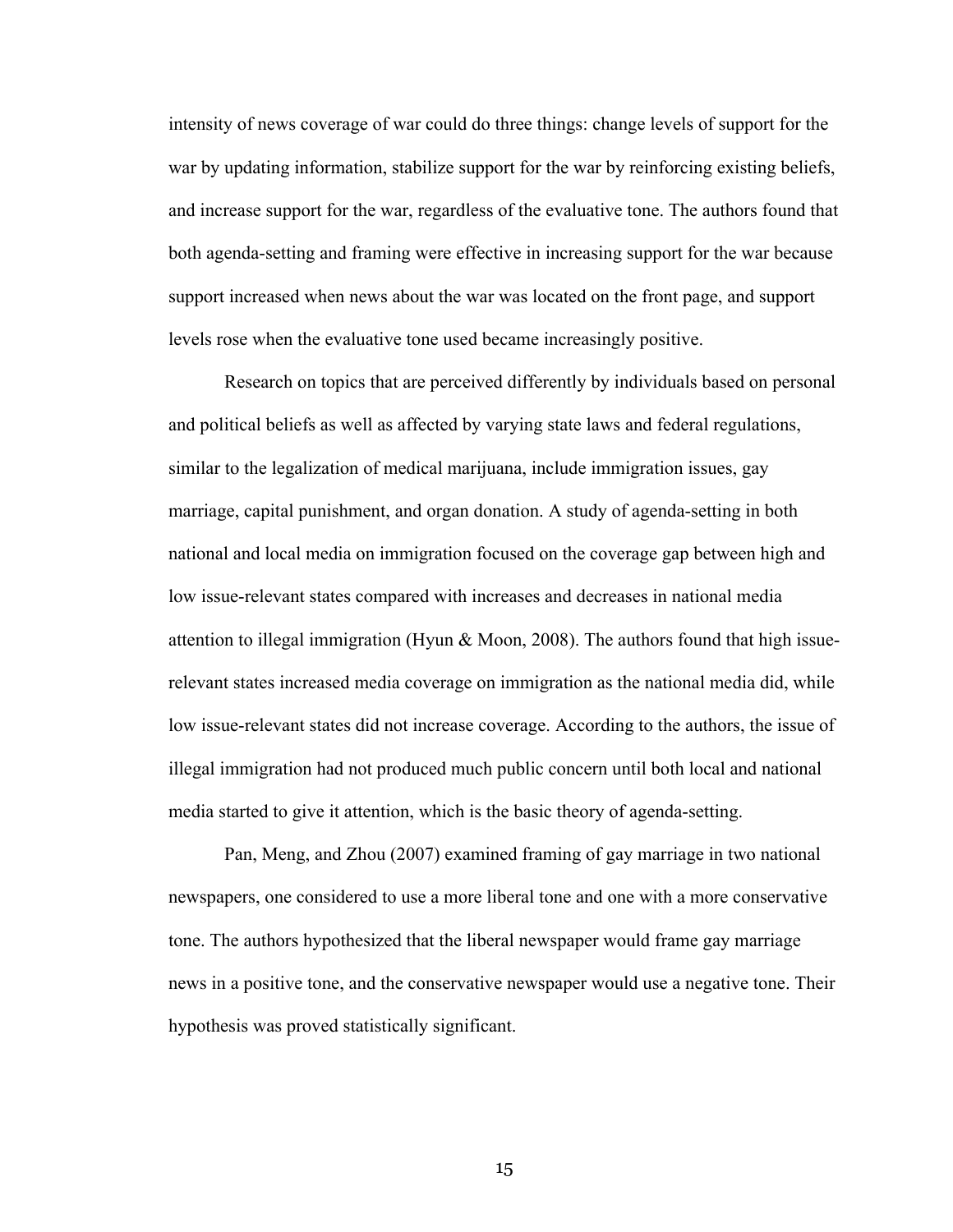Over 3,600 articles from the *New York Times* about capital punishment were analyzed by 67 topics, grouped into seven issue frames, and coded by references for, against, or neutral to the death penalty (Dardis et al., 2008). The authors looked for any change in framing patterns of the death penalty since 1960. The study, which spanned 43 years of newspaper coverage, found that the tone changed considerably over time; one of the 67 topics was the most common theme with over 1,300 articles; and eventually an entirely new issue frame was developed.

Feeley and Vincent III (2007) researched organ donation representation in the media and found that prior studies suggested that the media might be the main source of information about organ donation for the general public. They proposed research questions to determine if organ donation was portrayed positively by the media, what subject matter was covered by newspapers, and if the content of articles varied by what region of the country in which the newspaper was published. Content analysis revealed that a majority of the articles were positive, and similar trends in content were found for both negative and positive tone. Twice as many articles were coded neutral compared to negative articles.

#### **Approaches to Data Collection**

Denham (2008) used content analysis to determine if a resurgence of heroin in popular culture increased media reports about heroin, and perhaps caused a moral panic. Using the Nexis Academic Universe database, he gathered articles from the *New York Times*, the *Los Angeles Times*, and the *Washington Post*. To be included in the analysis, articles had to be published between January 1, 1988, and December 31, 2003, and had to focus specifically on heroin as a drug of abuse. He chose these dates because the time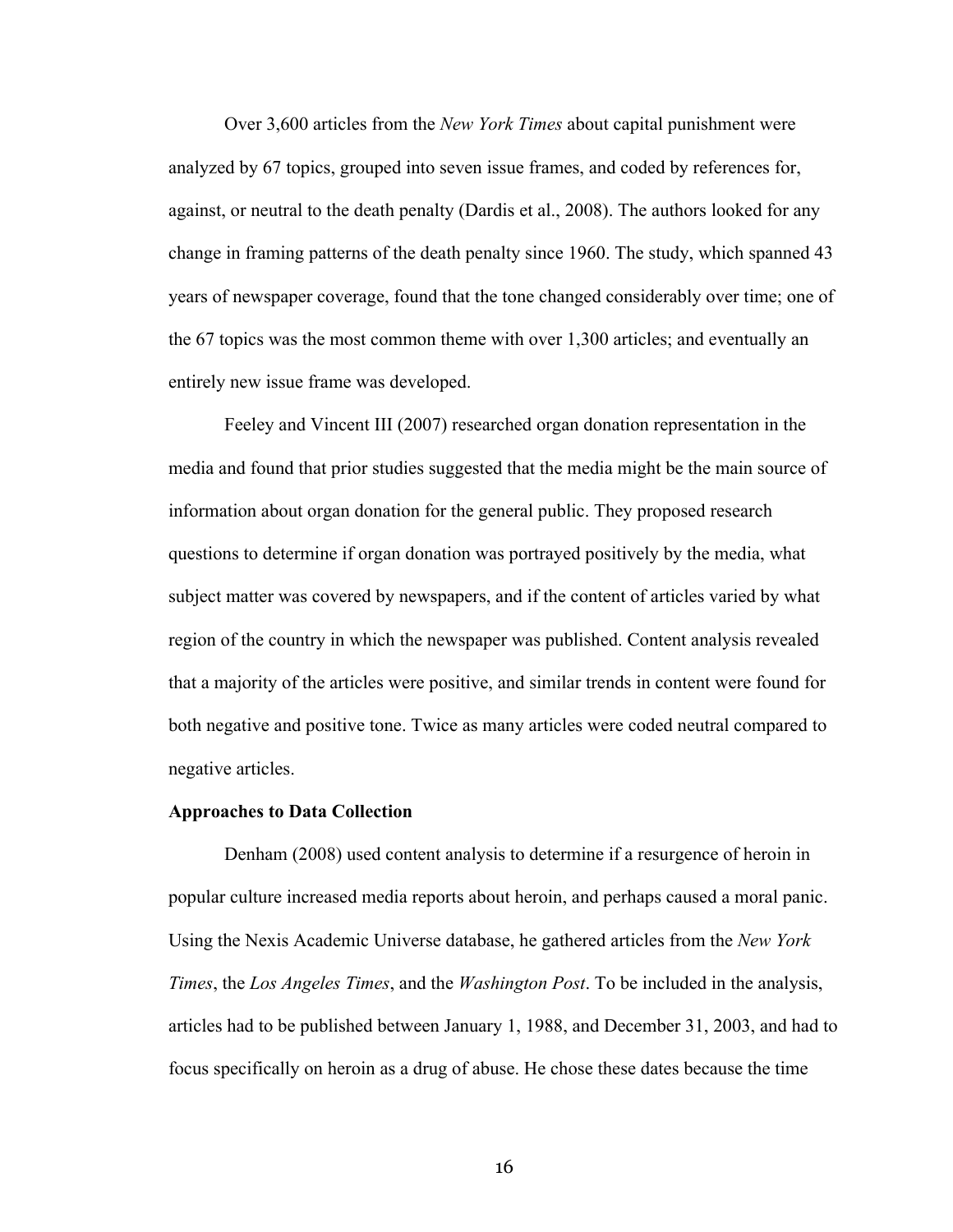frame included years when federal agencies gathered data on heroin use, years when "heroin chic" became popular, and years when the government waged "war" on illicit drug use.

As part of their study on how media agenda-setting possibly affected voter knowledge during a campaign, McCombs and Shaw (1972) analyzed content from television, newspapers, and news magazines. Only the method used for newspaper analysis is relevant to this study. Articles were analyzed from September 12 to October 6, 1968, and were included in the analysis if it appeared as the lead on the front page or any page under a three-column headline and at least one-third of the story was about political news coverage.

When Althaus and Coe (2007) studied how framing news coverage of war affected public support, they analyzed the intensity and tone from a database of historical *New York Times* coverage. Spanning the time periods of six major wars, weekly counts of the total number of front-page stories about the wars and front-page stories about the part of the world where the war was taking place were collected. The authors said that the *New York Times* was an accurate representation of other national news outlets because "the news values of American journalism are highly professionalized and uniform across media" (p. 13).

Stryker (2003) measured media coverage of stories that mentioned positive or negative consequences of marijuana use. She analyzed media coverage from 1977 to 1999 by using The Associated Press in the Lexis-Nexis database. Stryker stated that AP is the only news source in Lexis-Nexis that has full text dating back to 1977, and because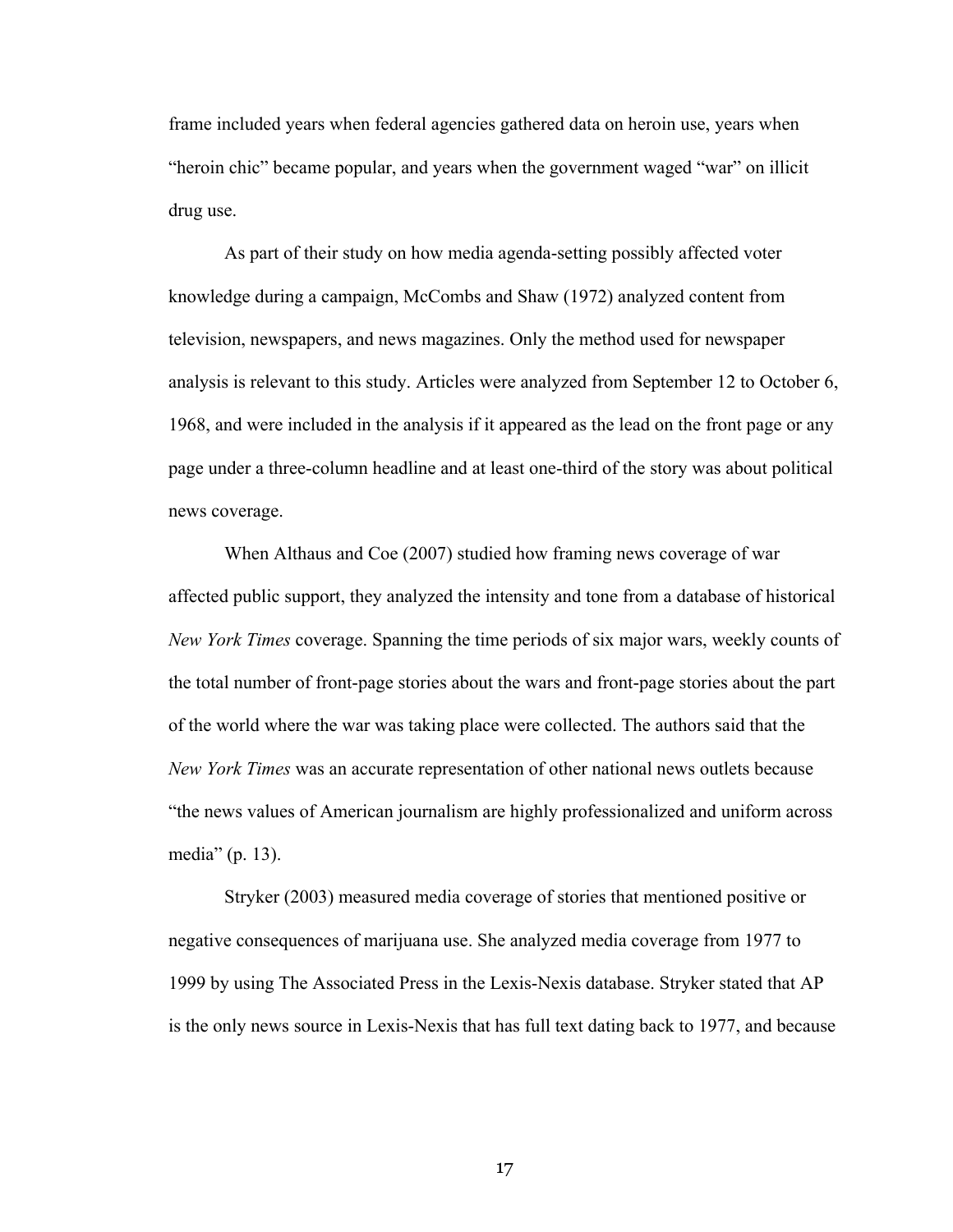AP is used so broadly in the U.S., it would be a valid representation of the overall national news.

When examining marijuana-related news coverage, Jacobsohn et al. (2004) analyzed newspaper coverage from January 1994 to March 2003. The authors started with open search terms in Lexis-Nexis about overall marijuana use, and then revised the terms to limit irrelevant stories. They coded the stories based on several different categories, such as police-related stories, youth-related stories, and general stories.

Dimitrova and Lee (2009) used content analysis to study the framing of Saddam Hussein's execution in the *New York Times*, *The Washington Post*, and the *Los Angeles Times*. In this analysis, 132 articles were found over a 14-day period using Lexis Nexis. Articles were then manually filtered to remove summarized news stories, stories with interviews, duplicate articles, and articles with fewer than 100 words.

Other studies collected several hundred newspaper articles for content analysis, such as Feeley and Vincent III's (2007) study on the framing of organ donation (715 articles) and Dardis et al.'s (2008) study on media framing of capital punishment (3,692 articles).

#### **Hypotheses and Definitions**

This study analyzed the agenda-setting and framing practices that journalists across the country chose to convey messages about marijuana over a three-year period. Analysis of agenda-setting focused on article length, placement, and frequency; framing analysis focused on topic and tone. The study covered daily newspapers from several states across the country. This is further discussed in the methods section.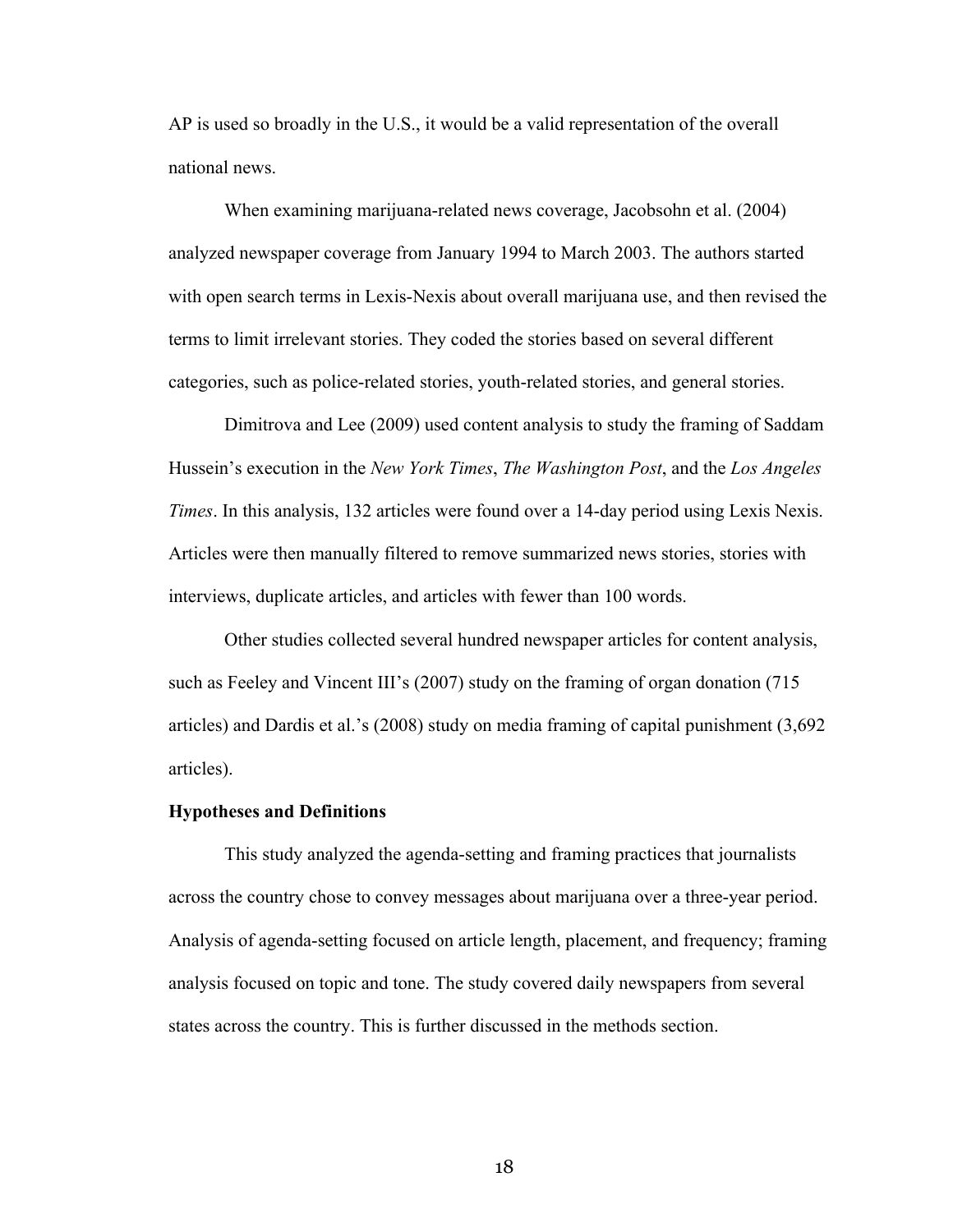H1: In states where medical marijuana has already been legalized, article tone will more often range from positive to neutral. States that have not legalized marijuana will use a more neutral to negative tone.

H2: In states with pending legislation to legalize medical marijuana, article tone will run the entire scale of positive, neutral, and negative.

H3: In states with pending legislation, stories about marijuana will be placed more prominently in the paper.

The theoretical and operational definitions of terms used throughout this study are as follows:

- "Media," "print media," and "newspaper" all refer to daily newspapers in the U.S. In most instances, the name of the actual newspaper being referenced was provided, unless the information referred to a broader representation of print media in the country.
- "Medical marijuana" was used when discussing marijuana, or cannabis, specifically used for medical purposes.
- "Marijuana" will be used when discussing recreational, criminal, or any use of the drug that is not for medical purposes.
- "Pending legislation" or "pending ballot measures" referred to states with some form of a House or Senate Bill being considered for legalizing medical marijuana or states who will be voting on legalizing marijuana in the near future.
- "Negative tone" referred to newspaper articles that framed marijuana (medical or not) in a bad way, e.g., negative side effects, crime, etc.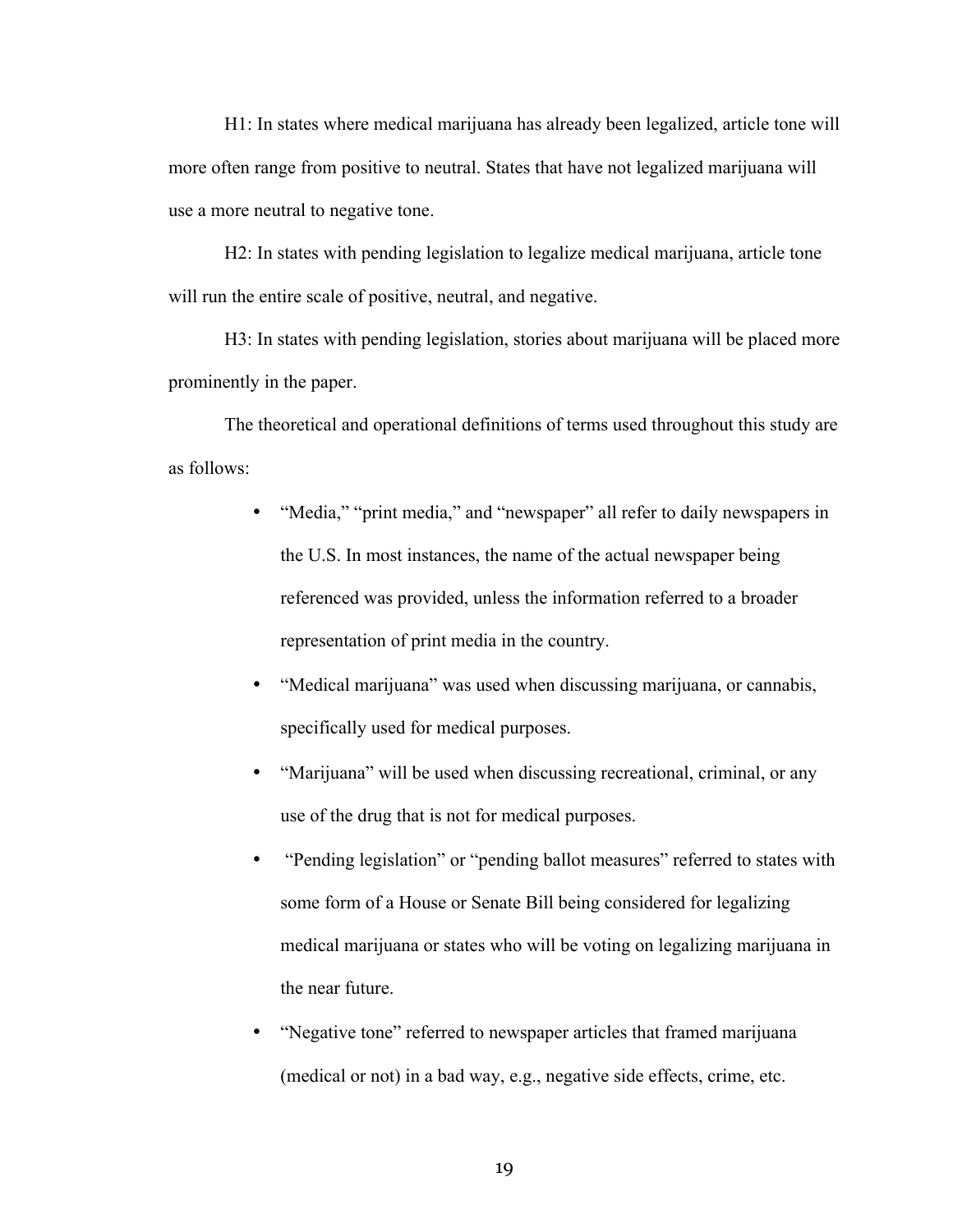- "Positive tone" referred to newspaper articles that framed marijuana (medical or not) in a good or beneficial way, e.g., health or economic benefits.
- "Neutral tone" referred to newspaper articles that framed marijuana (medical or not) in a balanced way or in a way that did not give the reader negative or positive clues.

#### **Method**

The method used by researchers to determine effects of agenda-setting and framing in the media was content analysis, sometimes combined with surveys. This study employed only content analysis.

Using procon.org, states with legalized medical marijuana and states with pending legislation or ballot measures to legalize medical marijuana in 2010 (see Appendix A) were identified. Out of this list, four states with legalized medical marijuana, four without, and four with pending legislation in 2010 were chosen. States were chosen in an attempt to represent as many regions of the country as possible.

One newspaper per state was chosen for analysis. The newspaper had to be a seven-day per week, daily publication as well as be available in full text in Lexis-Nexis. As often as possible, each state's newspaper was chosen based on large circulation. However, if the larger circulation papers were not available in Lexis-Nexis, then several available papers within each state were searched and the one with the most results was used. Each paper was individually searched by the term "marijuana" from Jan. 1, 2008, to Dec. 31, 2010. These dates were chosen because prior to 2010, all states with legalized medical marijuana passed legislation before 2008, with the exception of Michigan. The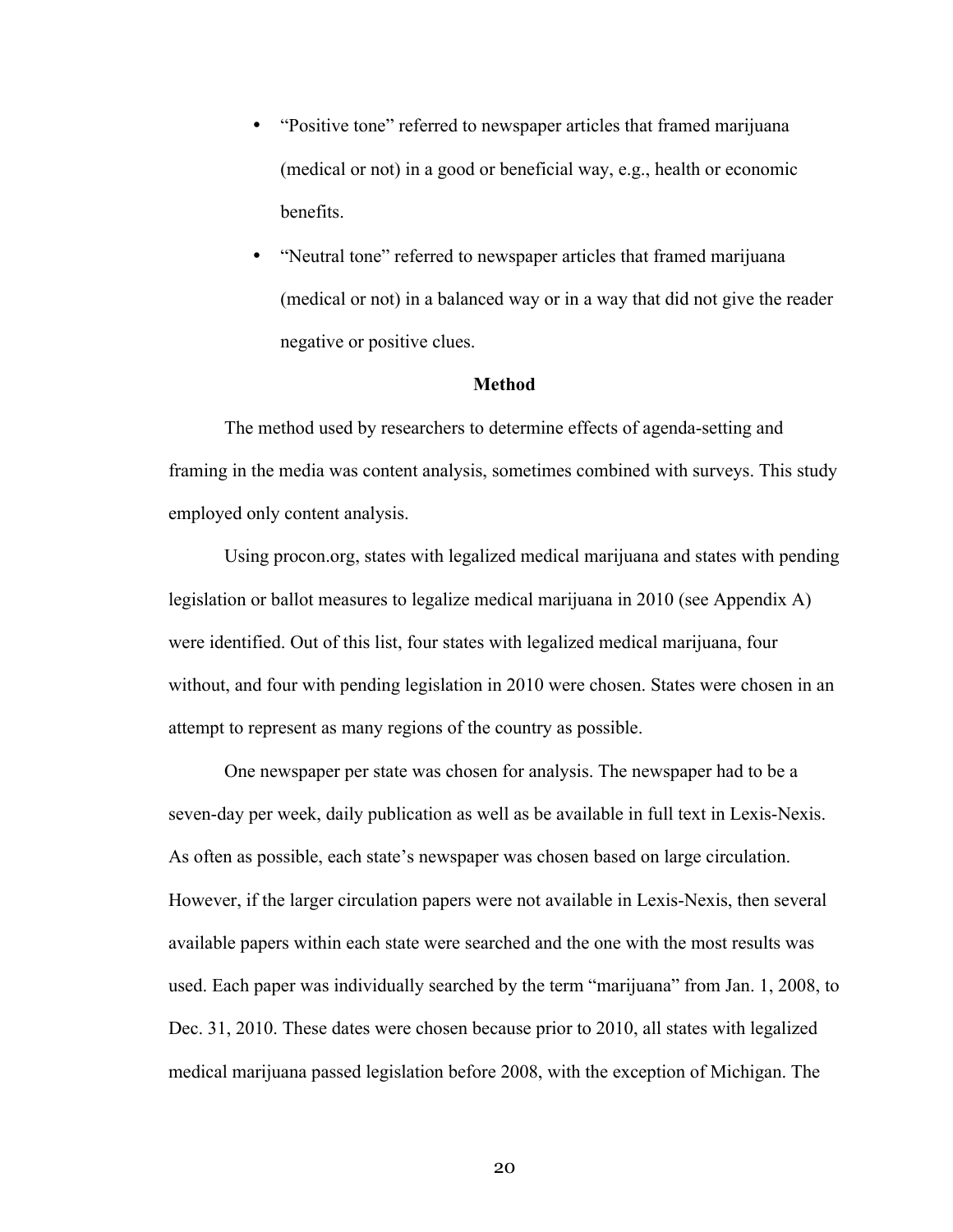first state to legalize medical marijuana, California, was in 1996, so by 2008, any overwhelming amount of news based on "shock" value should be eliminated. States with newspapers that have a more national reach (i.e., *Los Angeles Times*, *New York Times*, *Washington Post*) were not included. The size of these newspapers might overwhelm and bias future studies of how framing and agenda setting affects its direct readership. However, a future study of just these newspapers could also be informative.

The following newspapers were selected for analysis:

- *The Albuquerque Journal*, New Mexico, legalized
- *Grand Rapid Press*, Michigan, legalized
- *The Oregonian*, Oregon, legalized
- *The Providence Journal-Bulletin*, Rhode Island, legalized
- *Chattanooga Times Free Press*, Tennessee, pending in 2010
- *Chicago Sun Times*, Illinois, pending in 2010
- *Pittsburgh Post-Gazette*, Pennsylvania, pending in 2010
- *The Star Ledger*, New Jersey, pending in 2010
- *The Bismarck Tribune*, North Dakota, not legalized
- *The Charleston Gazette*, West Virginia, not legalized
- *The Houston Chronicle*, Texas, not legalized
- *The Salt Lake Tribune*, Utah, not legalized

Articles were manually sorted, and all editorials, TV/book/movie reviews, and

advice columns were removed. The total number of articles counted for analysis was 677.

A breakdown of articles per newspaper and year can be found in Appendix B.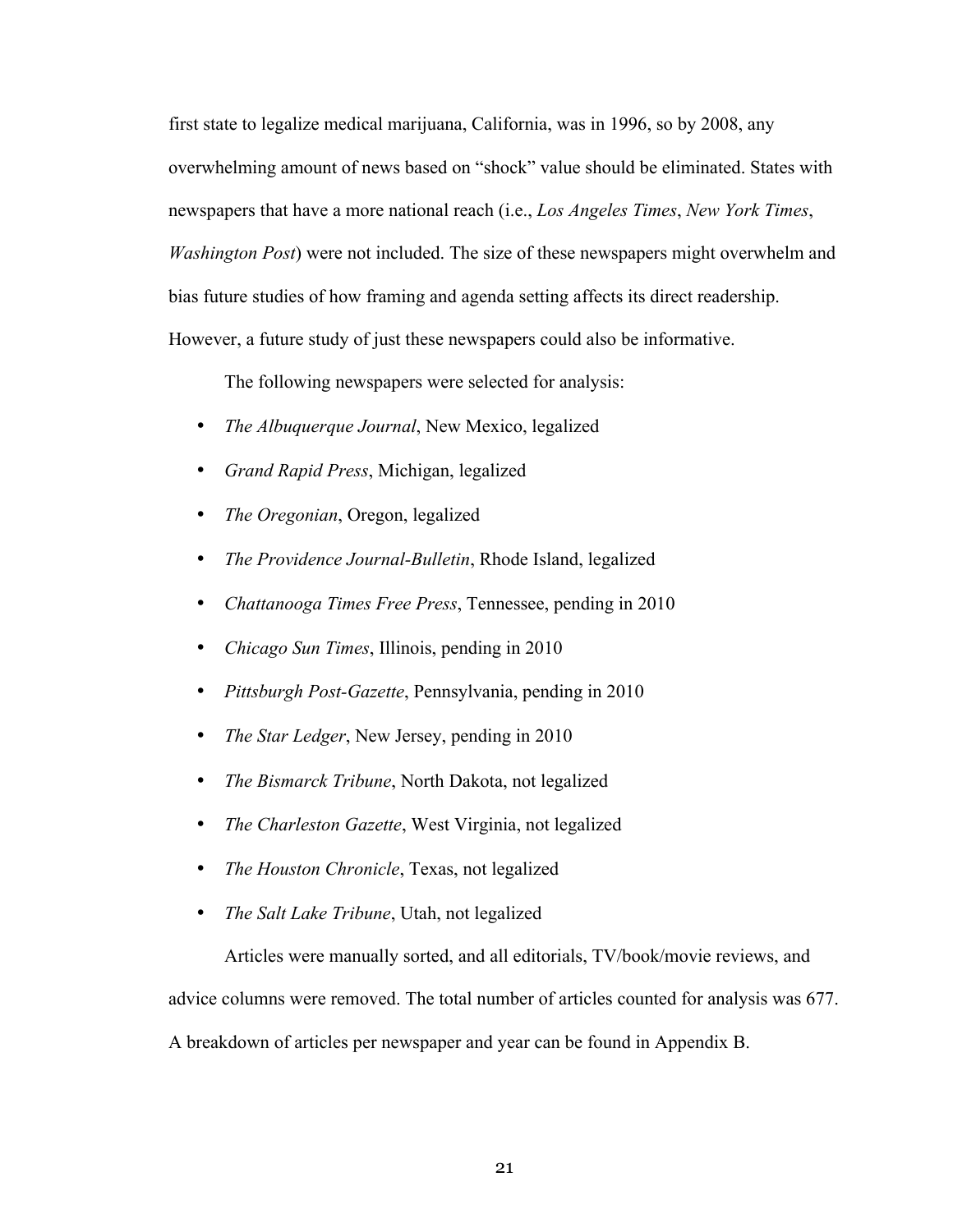For H1, the content of newspapers from the four states that have legalized medical marijuana and four states that have not were analyzed for tone. Interval data measurement was used with a scale ranging from one to five. One represented the most negative stories, three was neutral, or balanced stories containing positive and negative commentary, and five represented the most positive stories. The unit of analysis was an entire article.

To test H2, newspapers from the four states with pending legislation or ballot measures were analyzed based on the same scale used in H1. The unit of analysis was an entire article. The number of negative, neutral, and positive articles were compared.

To test H3, all of the articles analyzed for H1 and H2 were coded for article placement/prominence. The unit of analysis was an entire article. Articles were coded by general location within the paper and length.

The codebook can be found at Appendix C.

A total of three coders, which included the author, were trained for content analysis. A random selection of 46 articles, or approximately 7% of all articles, was pulled to test coder reliability. These articles were then added to the overall analysis. Coders were trained to identify topic and tone and were not briefed on which states had legalized, had not legalized, or had pending legislation for medical marijuana so as not to encourage any bias. Coder reliability was calculated using Holsti's formula. Separate reliability tests were done for topic and tone. The rest of the categories in the codebook did not require reliability testing since coders were only copying information from the article (e.g., day of the week, word count). Coders agreed on topic for 41 articles, or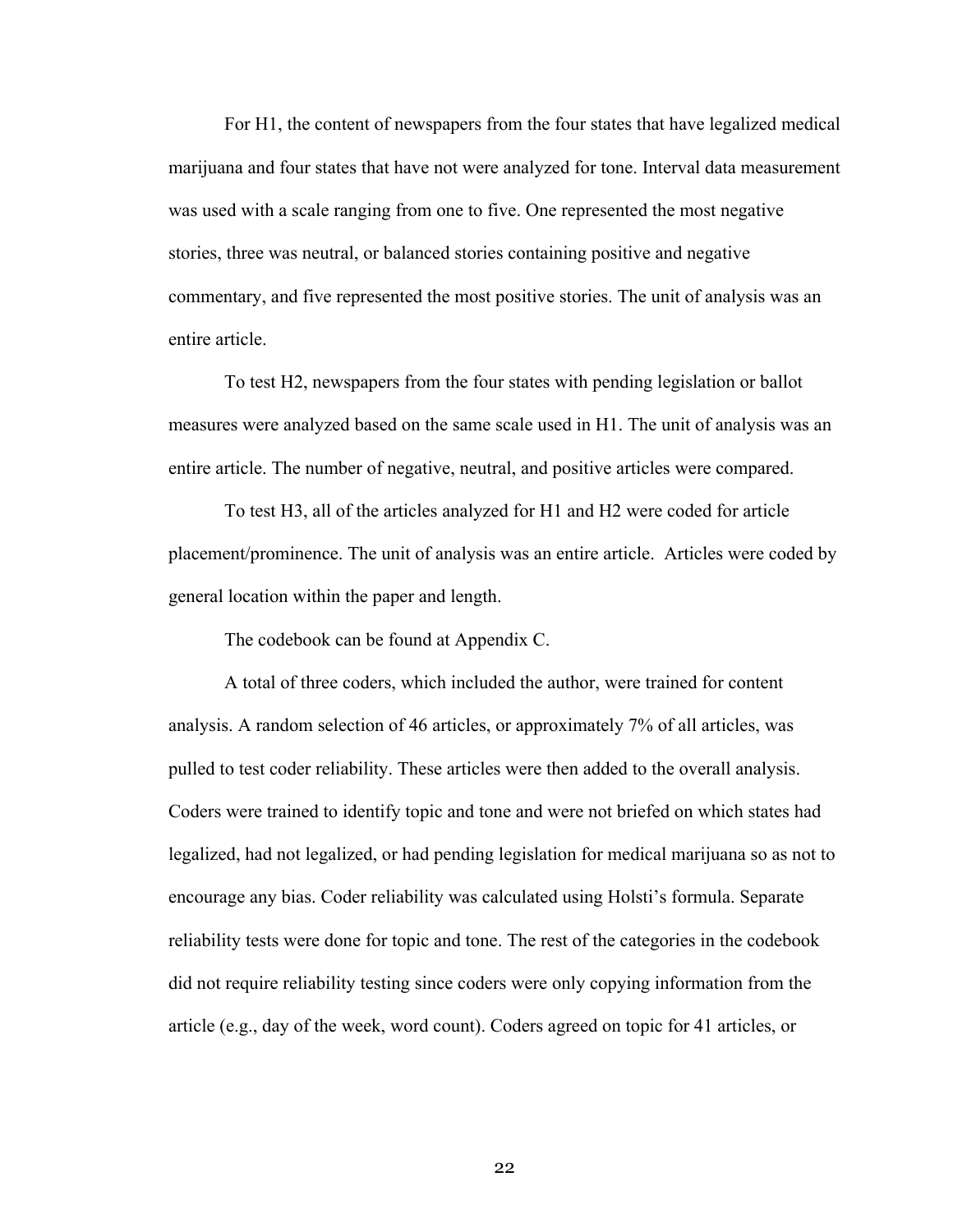approximately .89 (89%) reliability. For tone, coders agreed on 42 articles, or approximately .91 (91%) reliability.

#### **Results**

Out of the 677 articles analyzed, *The Oregonian* had 60 articles over all three years (8.9% of total articles), *The Grand Rapids Press* had 149 articles (22%), *The Providence Journal* had 85 articles (12.6%), the *Albuquerque Journal* had 27 articles (4%), the *Salt Lake Tribune* had 19 articles (2.8%), *The Charleston Gazette* had 30 articles (4.4%), *The Houston Chronicle* had 47 articles (6.9%), *The Bismarck Tribune* had 66 articles (9.7%), the *Newark Star Ledger* had 97 articles (14.3%), the *Pittsburgh Post-Gazette* had 42 articles (6.2%), the *Chicago Sun Times* had 24 articles (3.5%), and the *Chattanooga Times* had 31 articles (4.6%). Table 1 shows the number of articles and overall percentage of articles by newspaper. Overall, the states with legalized medical marijuana had 321 articles (47.5%), states without legalization had 162 articles (23.8%), and states with pending legislation in 2010 had 194 articles, or 28.6% (See Figure 1).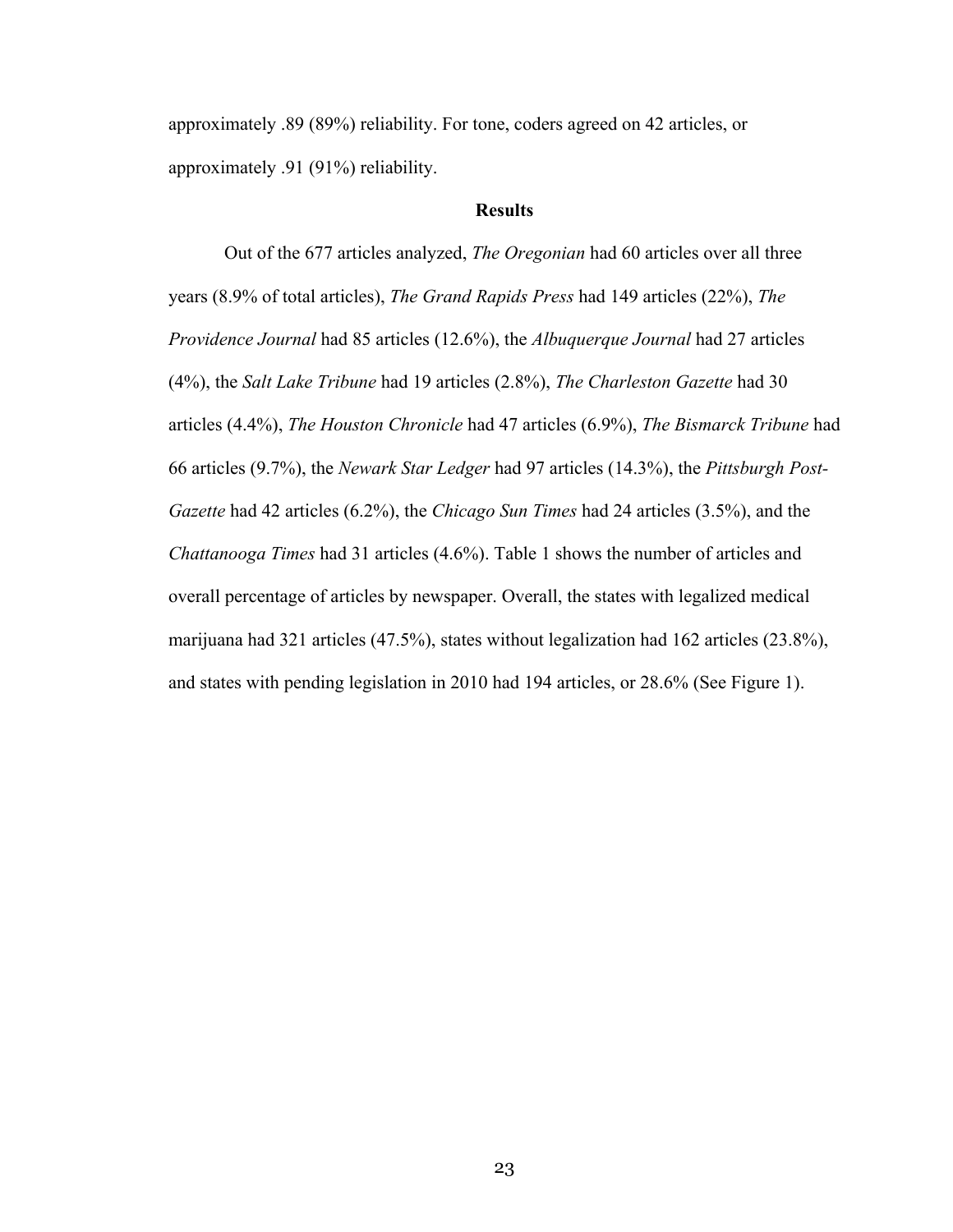# *Table 1 Number of Articles Used per Paper*

| Newspaper                | Frequency | Percent |
|--------------------------|-----------|---------|
| The Oregonian            | 60        | 8.9     |
| The Grand Rapids Press   | 149       | 22.0    |
| The Providence Journal   | 85        | 12.6    |
| Albuquerque Journal      | 27        | 4.0     |
| <b>Salt Lake Tribune</b> | 19        | 2.8     |
| The Charleston Gazette   | 30        | 4.4     |
| The Houston Chronicle    | 47        | 6.9     |
| The Bismarck Tribune     | 66        | 9.7     |
| Newark Star Ledger       | 97        | 14.3    |
| Pittsburgh Post-Gazette  | 42        | 6.2     |
| Chicago Sun Times        | 24        | 3.5     |
| Chattanooga Times        | 31        | 4.6     |
| Total                    | 677       | 100.0   |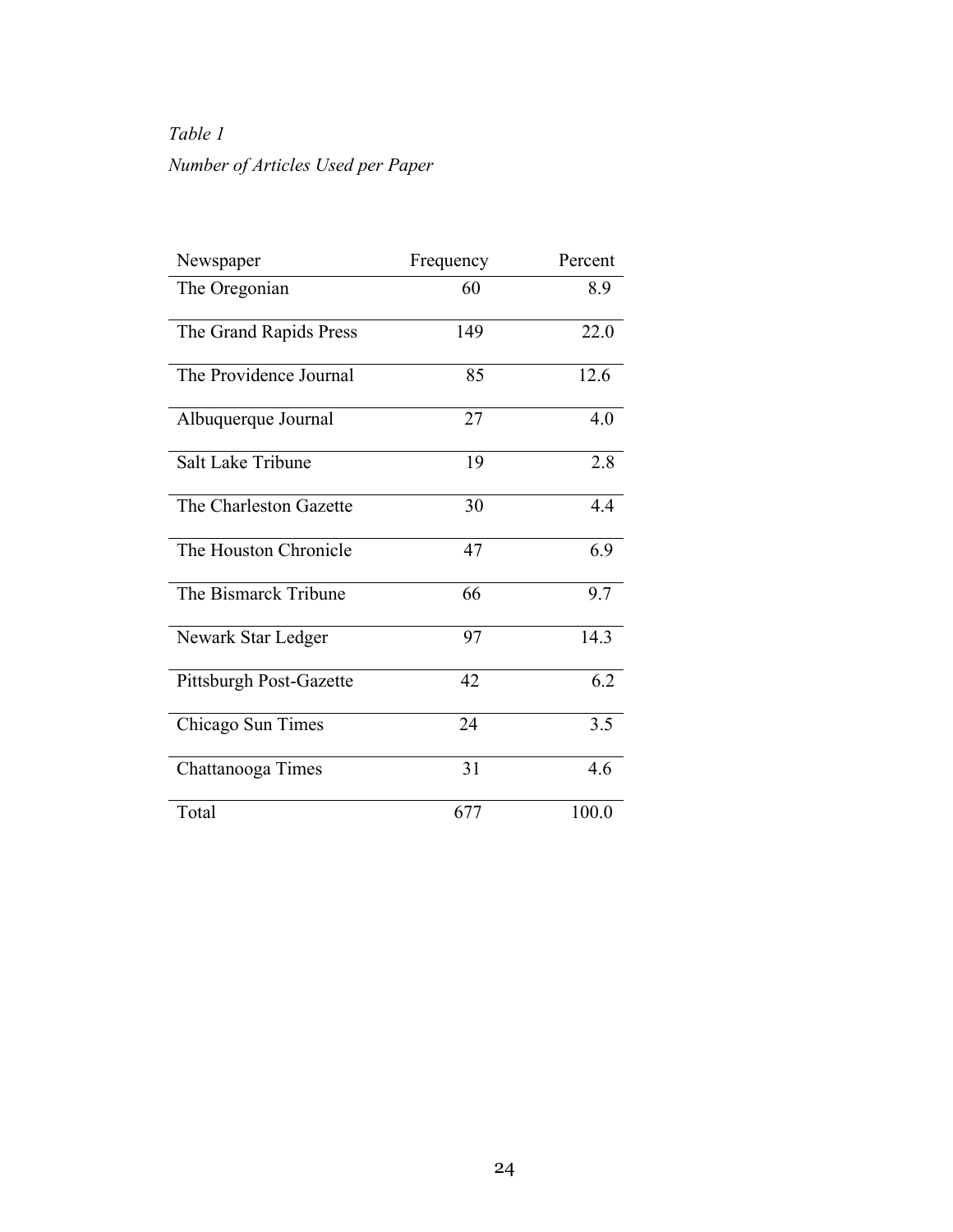Legalized: 47.5%=Green Not Legalized: 23.8%=Blue Pending in 2010: 28.6% Black



 *Figure* 1. Percent of articles by legislation

The number of articles about marijuana was almost double in states with legalized marijuana versus states without legalization, and the number of articles in states with pending legislation was very close to states with no legalization. One would assume that the states with pending legislation would put the topic in the forefront of the media, no matter what tone. However, it is also important to note that the total number of articles might not be relevant because that number is influenced by the total number of pages in each particular publication. It is possible that the percentage of articles might be more significant if they were being compared to the number of total articles in the individual publication.

All newspapers increased in number of articles about marijuana over each year of analysis (Figure 2). Combined, there were 89 articles in 2008 (13.1%), 190 articles in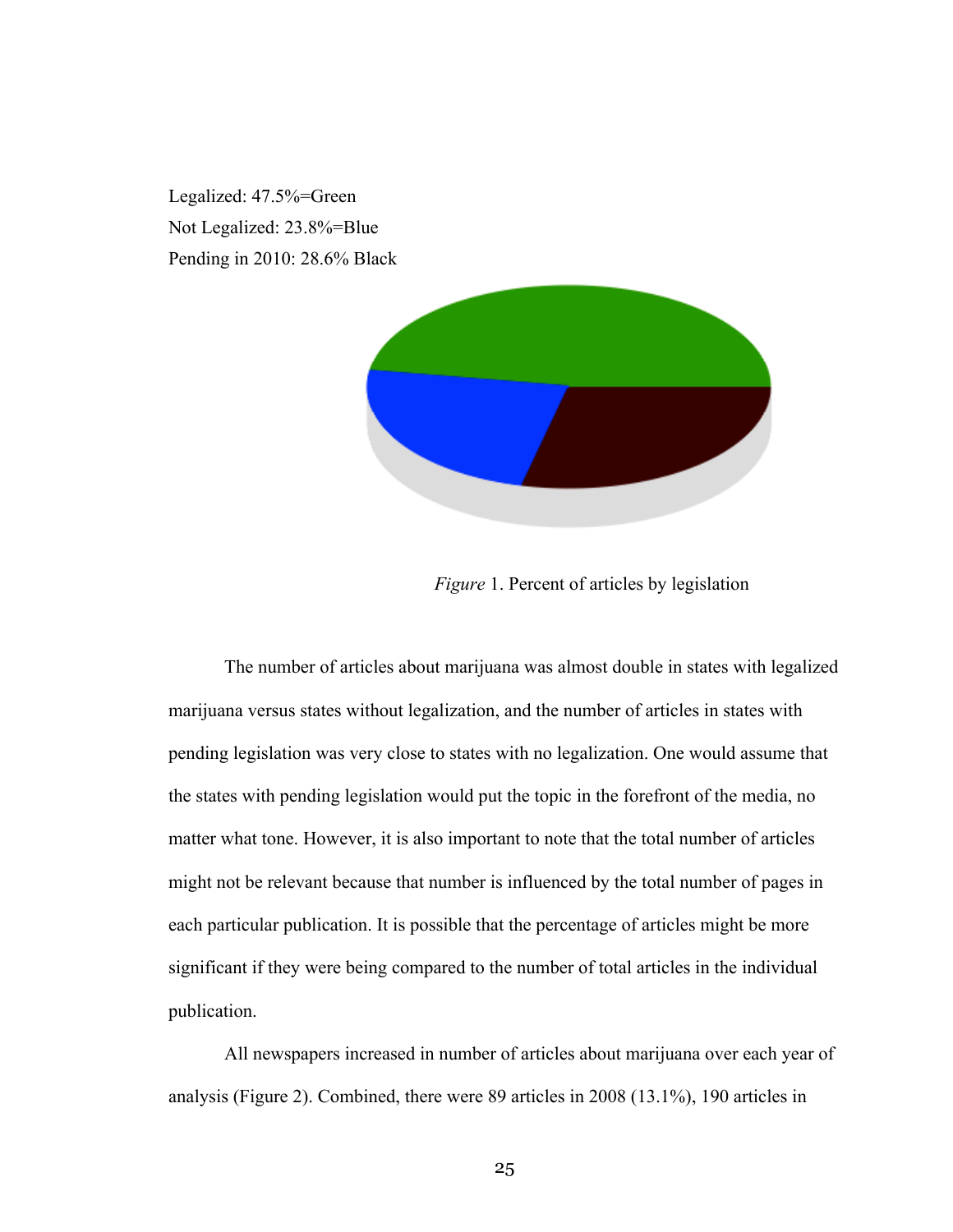2009 (28.1%), and 398 articles in 2010 (58.8%). Based on information gathered for this study, one can only speculate if the increase in news is coincidental or circumstantial. Several topics might have led to the increase in news about marijuana, e.g., President Obama stating that medical marijuana busts would not be a priority at the federal level, the increased number of states with pending legislation in 2010, and states trying to clarify existing medical marijuana laws.



*Figure* 2. Number of Newspaper Articles by Year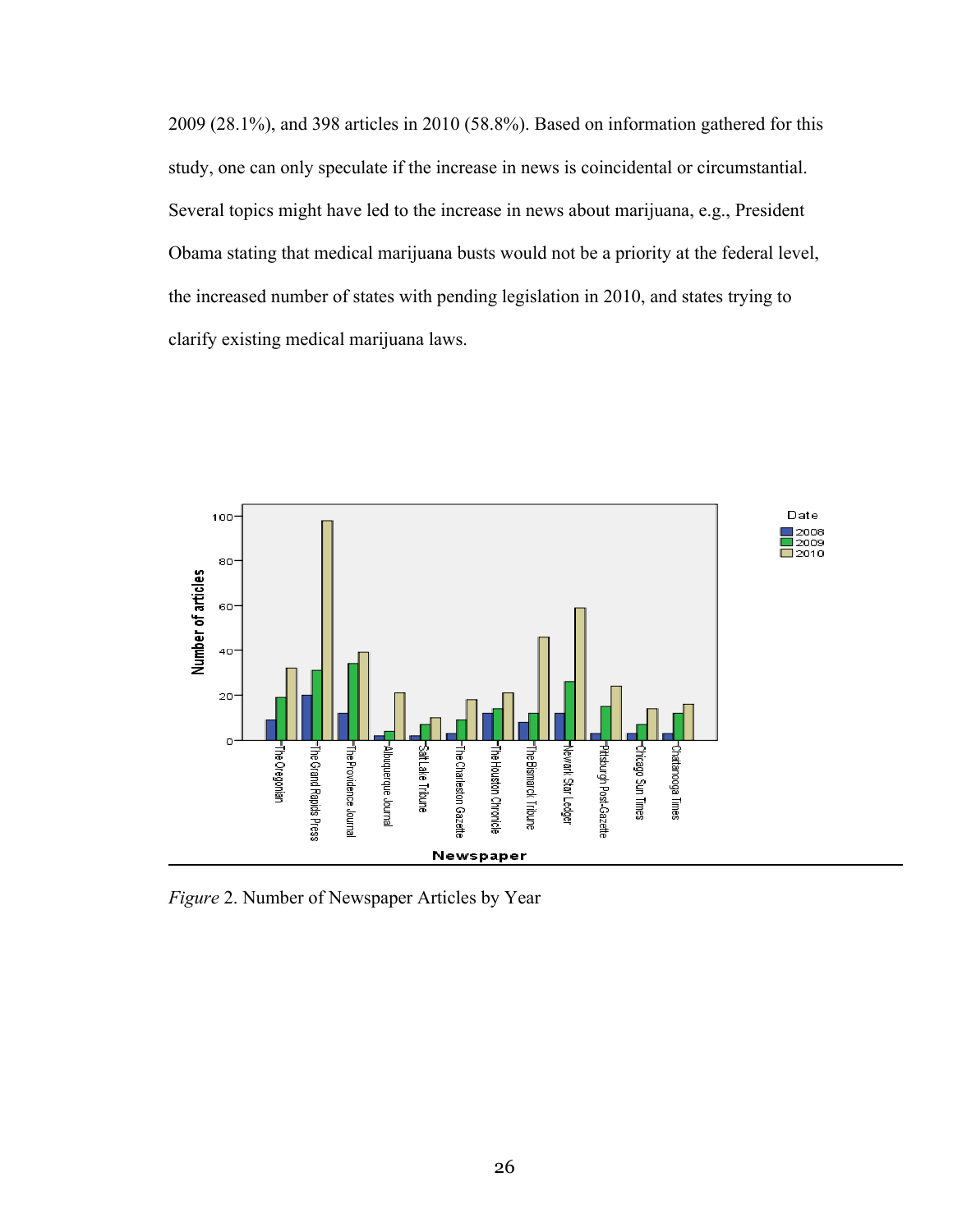States with legal medical marijuana had 15 articles coded "very negative" (4.7%), 79 articles coded "somewhat negative" (25%), 167 articles coded "neutral" (52%), 48 articles coded "somewhat positive" (15%), and 12 articles coded "very positive" (3.7%). States without legalized medical marijuana had 17 articles coded "very negative" (10%), 40 articles coded "somewhat negative" (25%), 64 articles coded "neutral" (40%), 32 articles coded "somewhat positive" (20%), and 7 articles coded "very positive" (6%). All percentages were rounded to the nearest tenth. This information is presented below in Figure 3.



*Figure* 3. Article Tone in State With and Without Legislation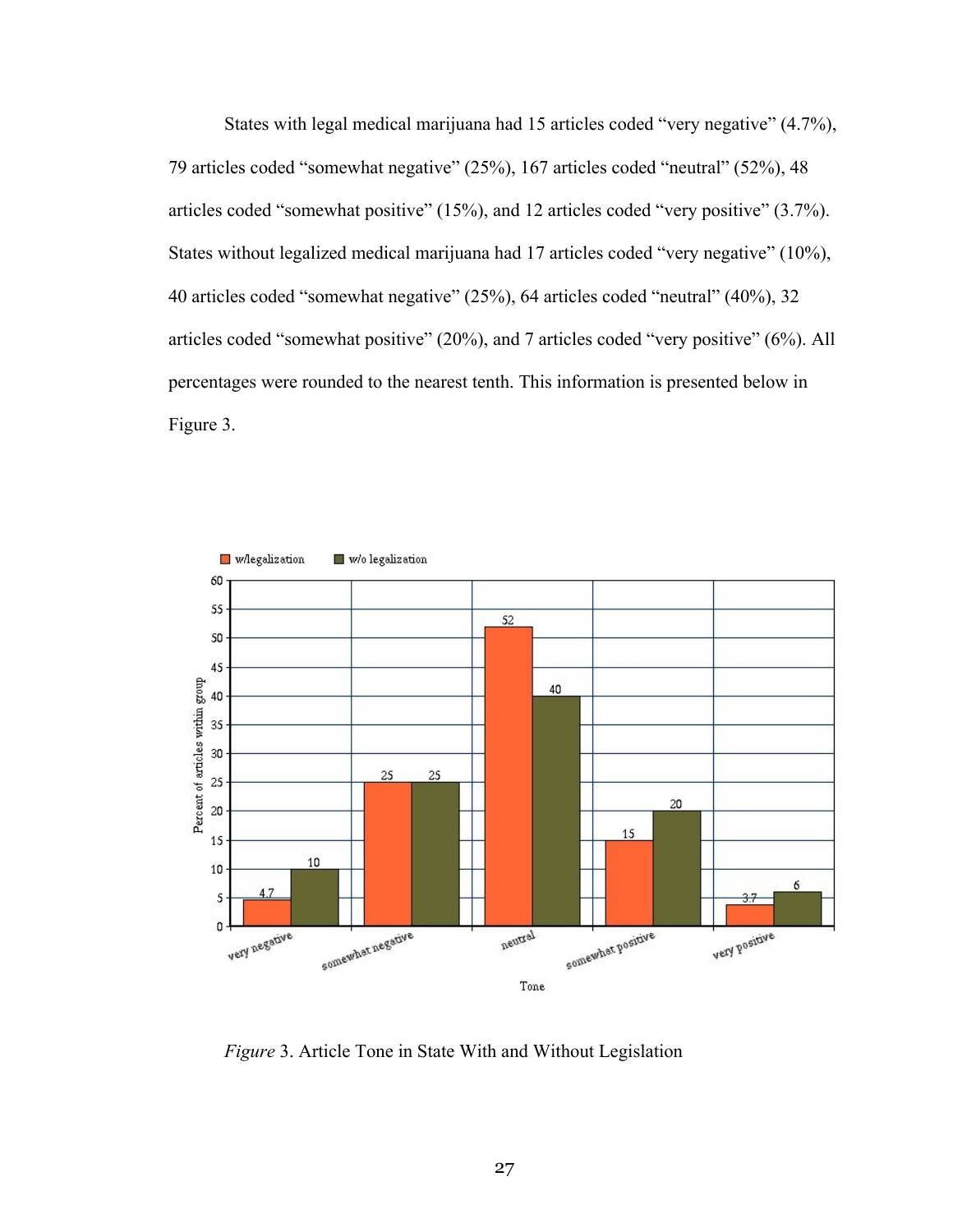H1 hypothesized that states with legalized medical marijuana would have more articles in the neutral to very positive frames, and states without legalization would have more articles in the very negative to neutral frames. Newspaper articles from states with legalized medical marijuana had 70.7% of 321 articles coded as neutral, somewhat positive, and very positive, and 81.7% of 321 articles were coded neutral, somewhat negative, and very negative. The states without legalized medical marijuana had 66% of 162 articles coded neutral, somewhat positive, and very positive, and 75% of 162 articles were coded neutral, somewhat negative, and very negative. H1 did not prove to be correct.

In states with pending legislation in 2010, 13 articles were coded "very negative" (6.7%), 41 articles were coded "somewhat negative" (21%), 94 articles were coded "neutral" (48%), 38 articles were coded "somewhat positive" (20%), and 8 articles were coded "very positive" (4%). All percentages were rounded to the nearest tenth. See Figure 4 below.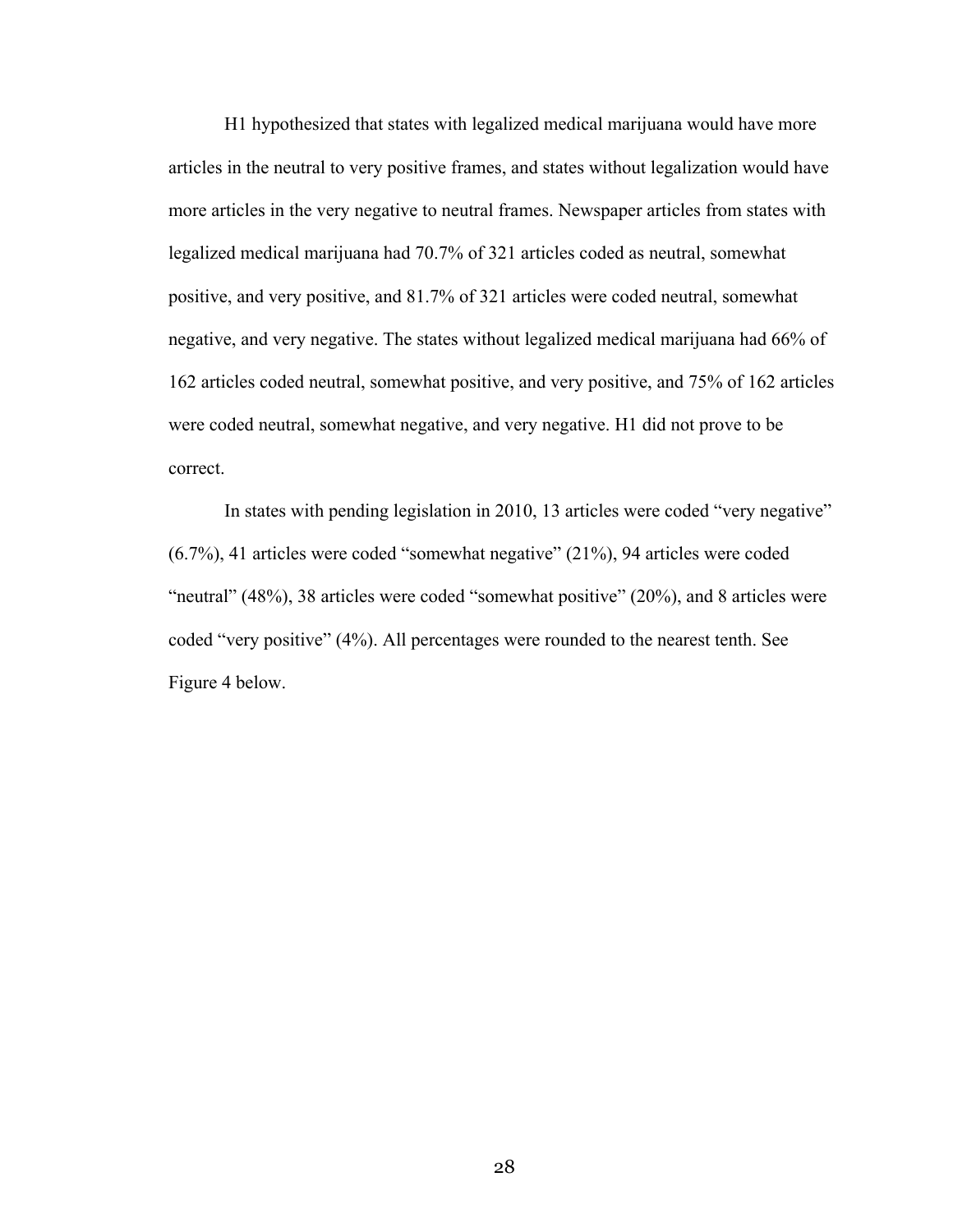

*Figure* 4. Article Tone in States With 2010 Pending Legislation by Percent

H2 hypothesized that states with pending legislation would frame articles equally in the very negative, somewhat negative, and neutral frames versus the neutral, somewhat positive, and very positive frames. The very negative, somewhat negative, and neutral frames contained 75.7% of the articles, and the neutral, somewhat positive, and very positive frames contained 72% of the articles. This hypothesis was proved to be true, as the difference in percentages (3.7%) was much less than in states with legalized medical marijuana (difference of 11%) and states without legalized medical marijuana (difference of 9%).

In using Lexis-Nexis to gather newspaper articles, it was difficult to consistently determine the article's placement in the newspaper unless it specifically said that it was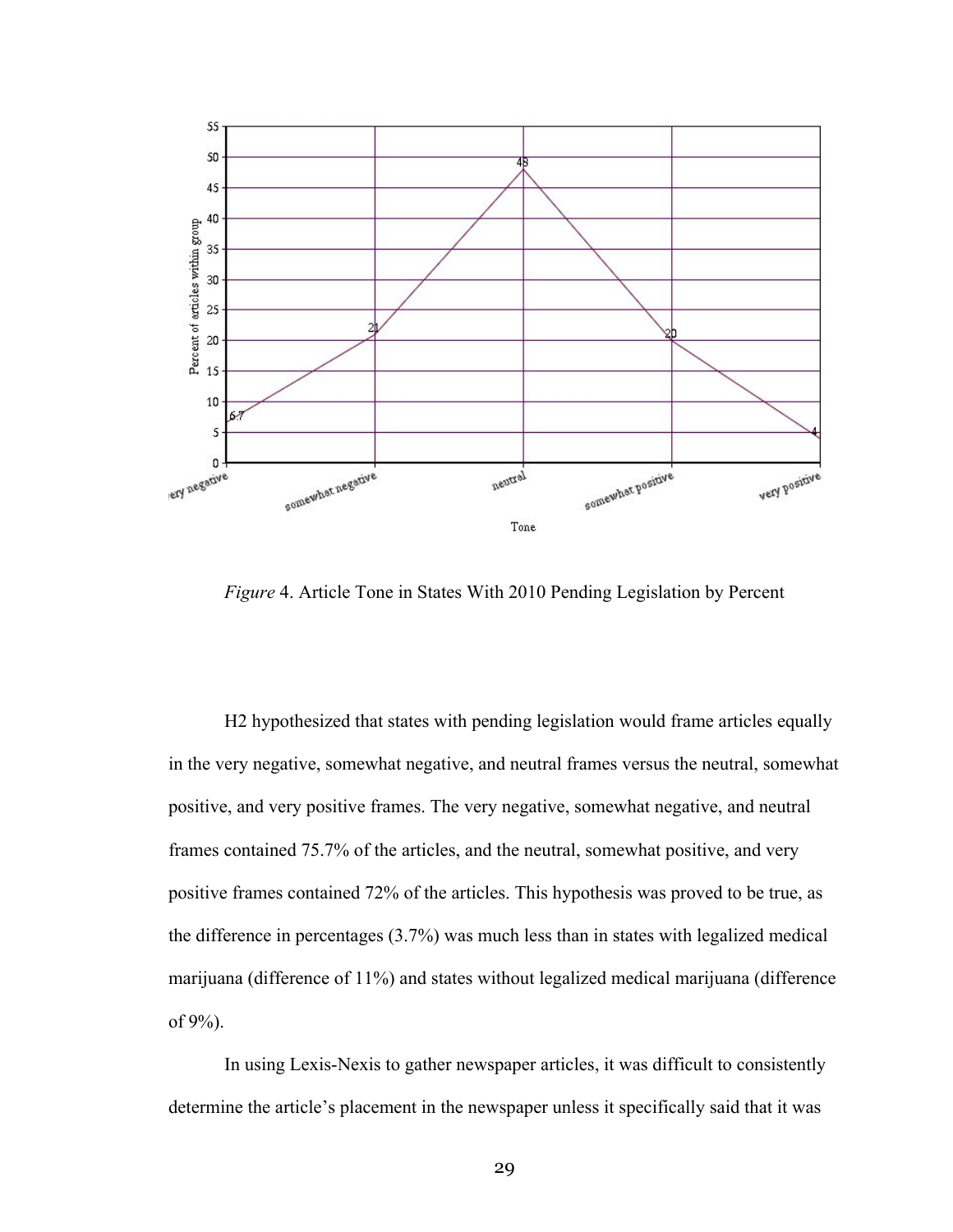located on the front page. This was recorded and was still used to determine the outcome of H3. Word count will also be considered in this section since a larger word count would take up more space in the paper. States with legalized medical marijuana had a total of 66 articles about marijuana on the front page (21%); states without legalized medical marijuana had 5 articles on the front page (3.1%); and states with pending legislation had 25 articles (12.7%) on the front page (Figure 5).



*Figure* 5. Front Page Articles by Percent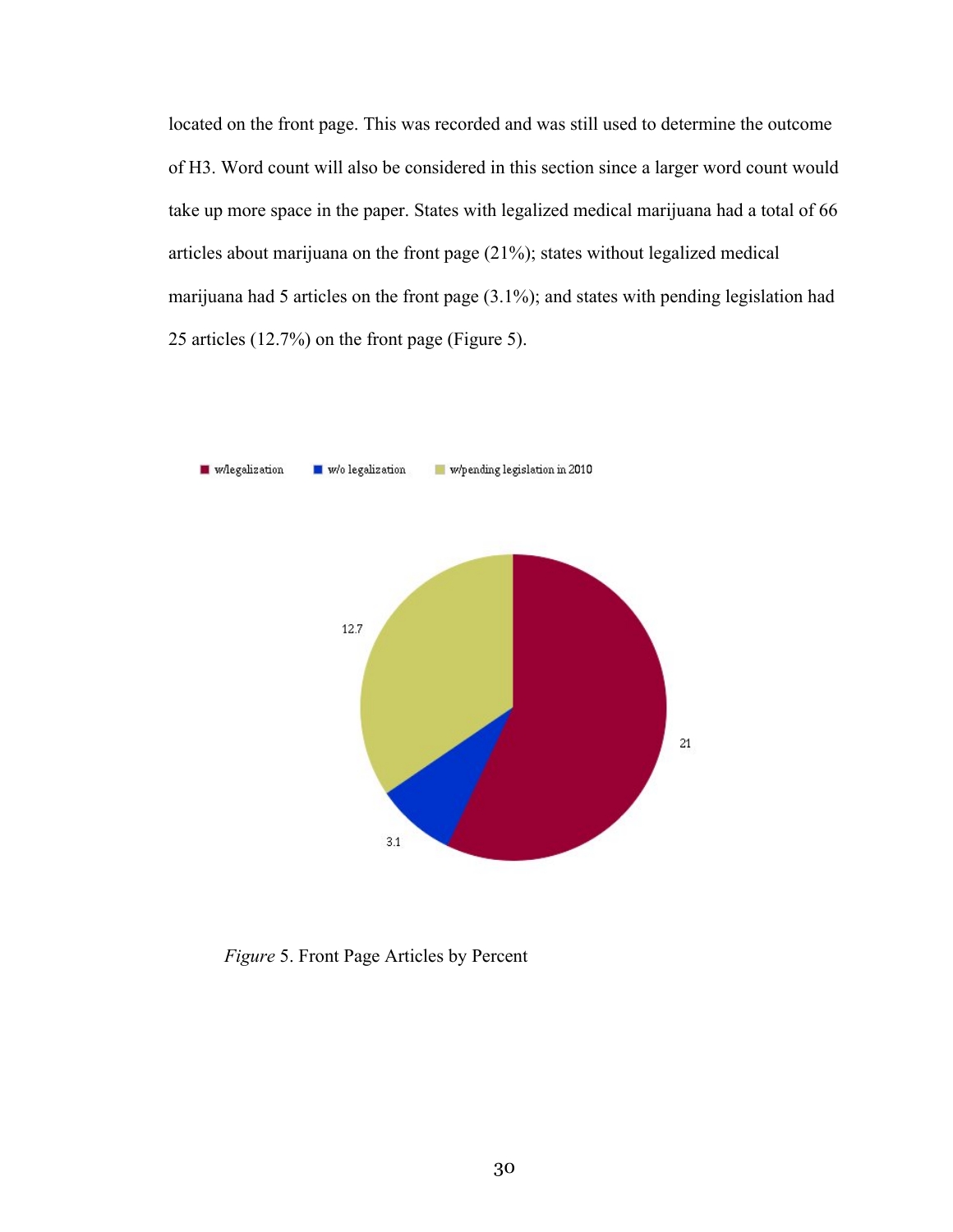H3 hypothesized that states with pending legislation would have the most articles prominently placed. This hypothesis was shown to be true in some circumstances. Although states with legalized medical marijuana had the highest percentage of frontpage stories, states with pending legislation had four times as many front page articles than states without legalized medical marijuana. Word count did not differ greatly when stories with more than 500 words were considered. States with legalized medical marijuana had 40.8% of articles over 500 words; states without legalization had 48.7% of articles over 500 words; and states with pending legislation had 48.9% of articles over 500 words.

#### **Discussion**

This study provided implications about the way the media handles stories about marijuana. This study encompassed a broad network of daily newspapers, and more information could be drawn from this research if it were to be cross-referenced with surveys among the newspapers' representative demographics.

Since the media are the primary gatekeeper of knowledge and isn't supposed to show bias, it is encouraging to see that major differences were not found in tone framing and agenda-setting for such a controversial topic. However, some differences can be seen when the newspapers and articles are studied a little bit closer. One example of this was on Feb. 8, 2009, when several papers ran variations of the same AP story about President Obama and the Drug Enforcement Agency preparing to change their stance on medical marijuana, which they later did when President Obama said that the federal agency would not prosecute those following state laws. Among newspapers used for this study, the same AP article was printed in *The Star-Ledger*, *The Bismarck Tribune*, the *Chattanooga*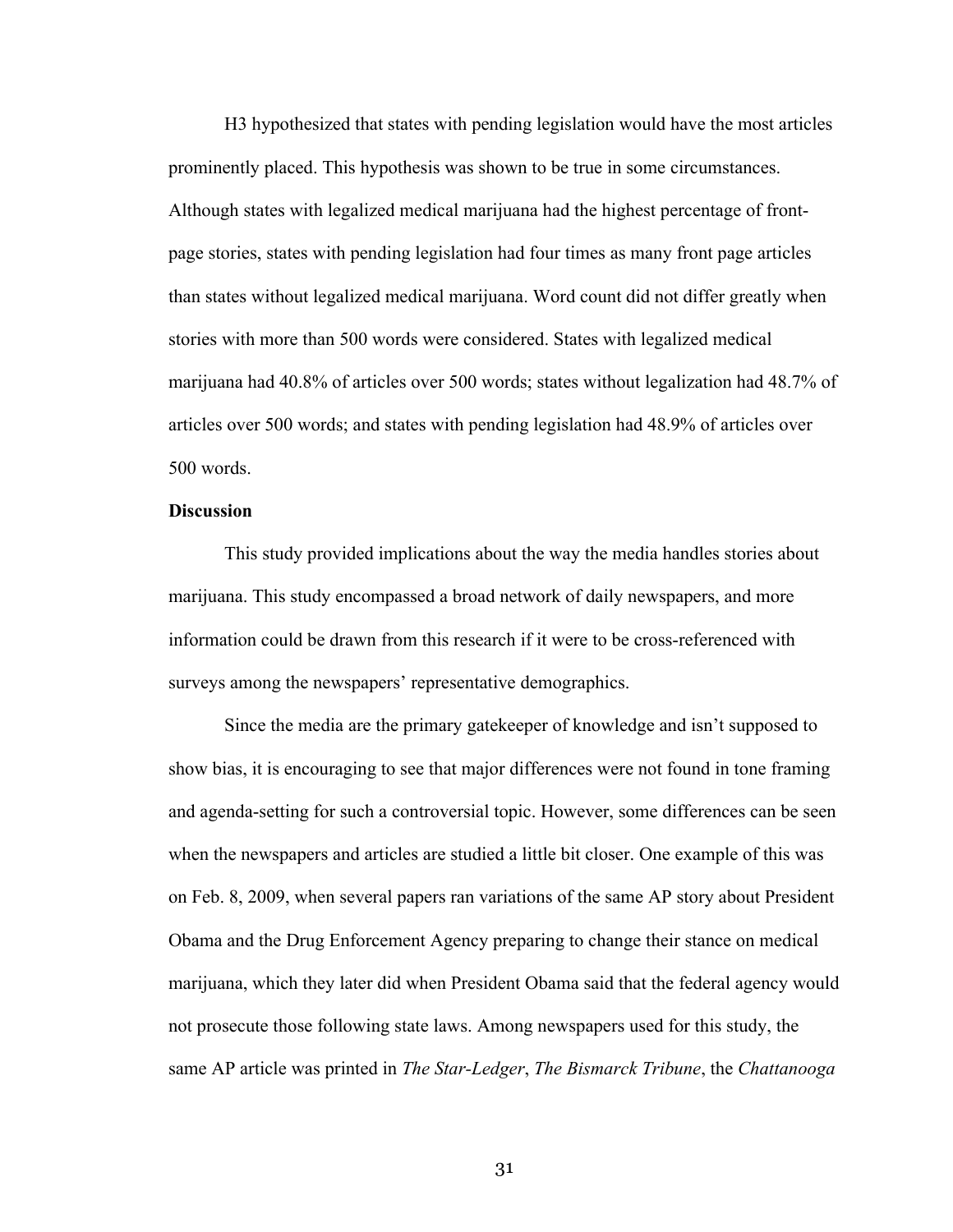*Times Free Press*, the *Charleston Gazette*, and *The Houston Chronicle*. The papers chose to print anywhere from 388 to 654 words from the original story. Based on what quotes were used in each article, they were either rated neutral, somewhat positive, or very positive. By simply removing two or three quotes that were cheerleaders for legalizing medical marijuana, the story became much more neutral.

Among many other instances, another example of this situation was around the end of May 2010, when several newspapers ran variations of an AP story on medical marijuana facing backlash in states with pot shops. The only papers that ran it were ones that did not already have legalized medical marijuana. While all of the stories were coded as very negative, the length was anywhere from 363 to 858 words. Although the numbers this study provided did not show a large variation in what the papers chose to print, it is obvious that there is still a distinction from paper to paper.

#### **Conclusion**

Much more research is needed in this area, especially since medical marijuana is likely to become more prominent in the U.S. as more states choose to legalize. Future studies should consider surveys of people in these different states as well as content analysis of national newspapers. It would also be beneficial to analyze values frames, such as the pity frame. There is an abundance of news stories about cancer patients who can't legally buy it in their state but risk prosecution because smoking marijuana subdues their nausea and restores their appetite. There are stories about people who can legally get medical marijuana in their state, but no dispensary system has been put in place, so those seeking to smoke run the risk of being robbed or injured while buying marijuana from a street dealer. Then there are stories about people who not only have a debilitating illness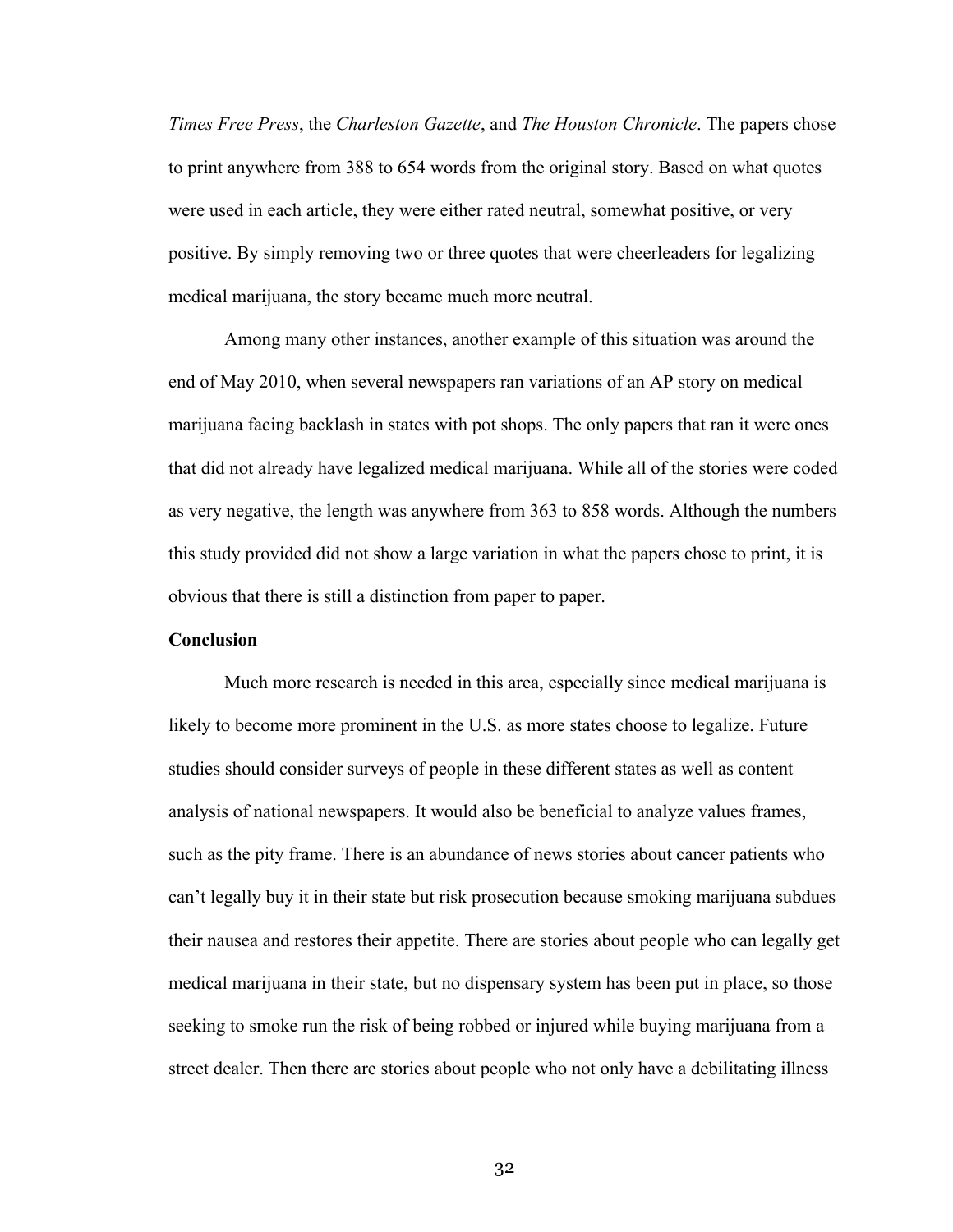but are also getting fired for testing positive for pot during workplace drug screenings. The list of what would fall under the pity frame umbrella could go on and on. Another frame could be hilarity, such as a somewhat recent story about a man eating too many medical marijuana cookies before boarding an airplane then freaking out, attempting to fight a flight attendant, and getting arrested for interfering with the flight crew.

As stated in the introduction, if the states with pending legislation for medical marijuana choose to legalize, then 52% (plus DC) of the states would legally allow medical marijuana. This one topic could impact more than half of the U.S. population and could potentially increase. Compared to other very controversial topics, medical marijuana has spread across this country like a weed (pun intended). For example, gay marriage, as of April 2011, is only legal in five states and Washington, DC ("Should gay marriage be legal?" 2011).

I think the main reason that almost 50 percent of all articles collected for this study were from states that already legalized medical marijuana is because as each state legalizes, an entirely new topic crops up, which is ultimately covered by the media. For example, some states spent a lot of time debating how to dispense medical marijuana to patients. Some articles discussed a desire to safely distribute marijuana while others expressed concern over the possibility of a pot shop popping up on every corner. In some states, the media gave significant coverage to attempts at strictly limiting the list of illnesses that medical marijuana could be prescribed for.

While no definitive information about the relationship between the media and medical marijuana was gained from this analysis, I hope that this will serve as a starting point for deeper studies on the subject.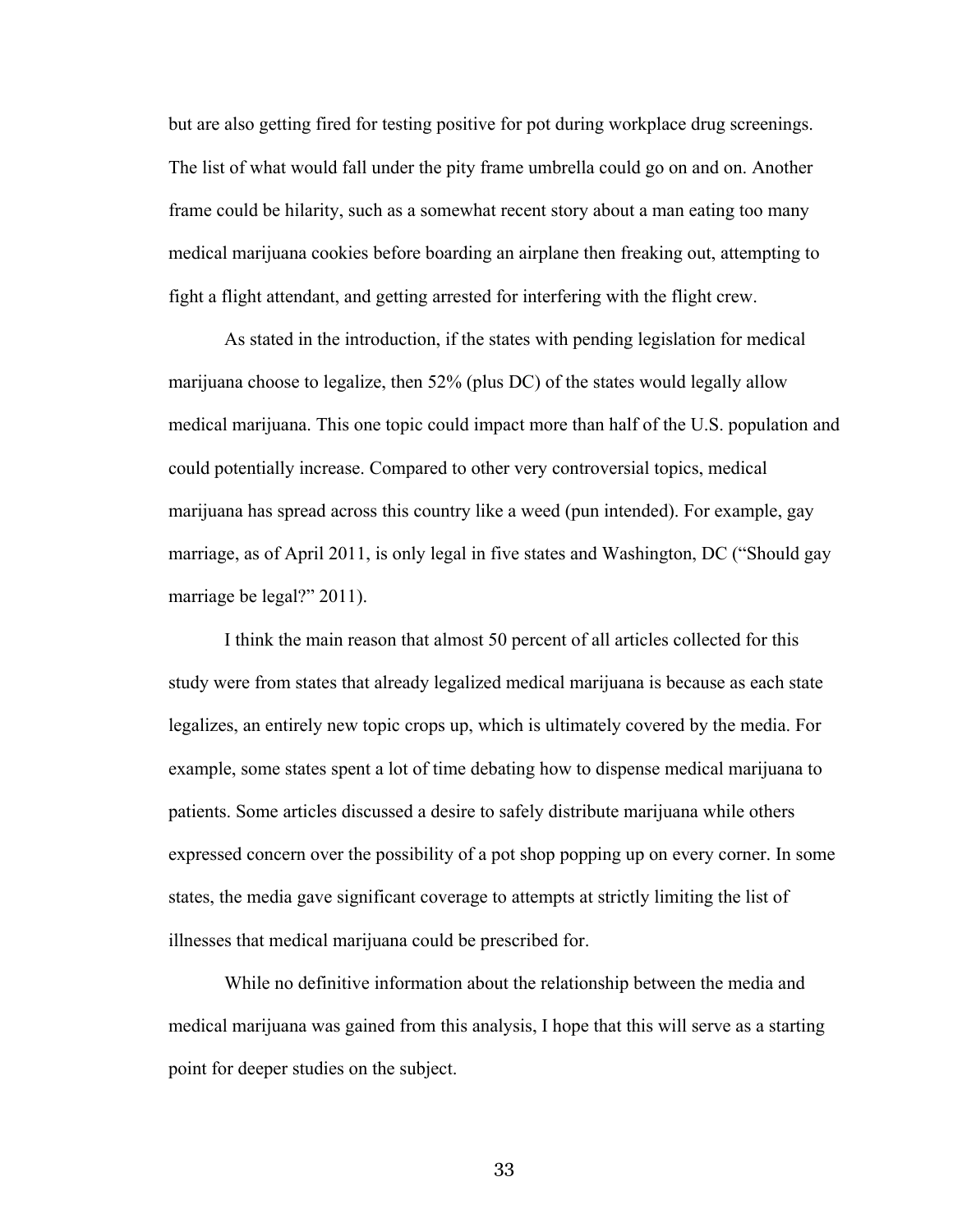#### R**eferences**

10 states with pending legislation to legalize medical marijuana (as of May 13, 2011).

(2011) Retrieved from http://medicalmarijuana.procon.org

- 16 legal medical marijuana states and DC: Laws, fees, and possession limits. (2011) Retrieved from http://medicalmarijuana.procon.org
- 2010 states with legislation or ballot measures to legalize medical marijuana. (2011) Retrieved from http://medicalmarijuana.procon.org
- Althaus, S. L., & Coe, K. *Priming patriots: How news intensity and evaluative tone affect public support for the war.* University of Illinois Urbana-Champaign, IL. Presented at the 2007 Annual Meeting of the International Communication Association, San Francisco, CA
- Culbertson, H. M., & Stempel III, G. H. (1984). Possible barriers to agenda setting in medical news. *Newspaper Research Journal, 5*(3), 53-60.

Dardis, F. E., Baumgartner, F. R., Boydstun, A. E., De Boef, S., & Shen, F. (2008). Media framing of capital punishment and its impact on individual's cognitive responses. *Mass Communication & Society, 11*(2), 115-140. doi: 10.1080/15205430701580524

- Denham, B. E. (2008). Fold devils, new icons and the construction of moral panics. Heroin chic and the amplification of drug threats in contemporary society. *Journalism Studies, 9*(6), 945-961. doi: 10.1080/14616700802227811
- Dimitrova, D. V., & Lee, K. S. (2009). Framing Saddam's execution in the US press. *Journalism Studies, 10*(4), 536-550. doi: 10.1080/14616700902797275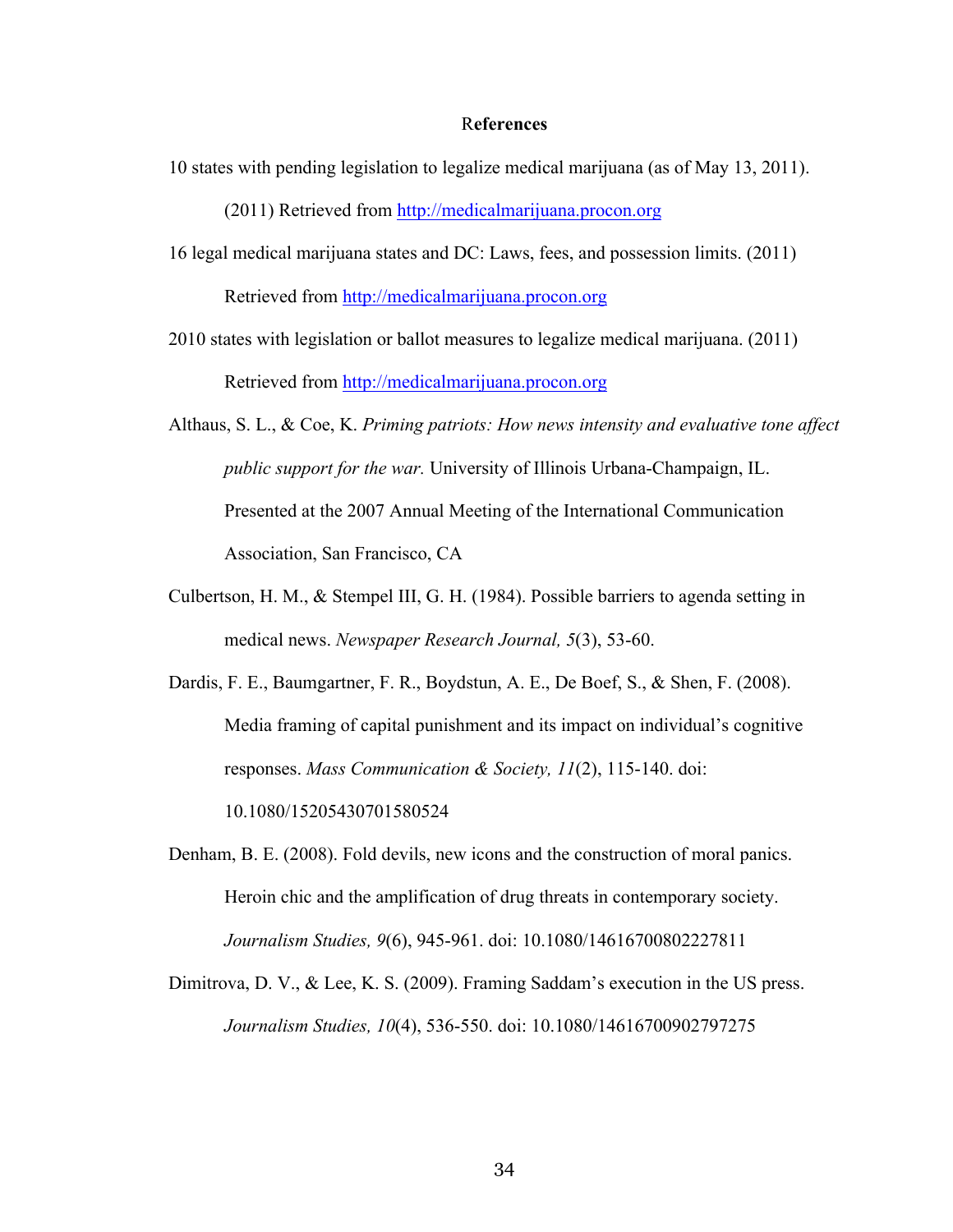- Feeley, T. H., & Vincent III, D. (2007). How organ donation is represented in newspaper articles in the United States. *Health Communication, 21*(2), 125-131. doi: 10.1080/10410230701307022
- Gold, D., & Simmons, J. L. (1965). News selection patterns among Iowa dailies. *Public Opinion Quarterly, 29*(3), 425-430.

Guither, P. (2010). Why is marijuana illegal? Retrieved from http:// www.drugwarrant.com/articles/why-is-marijuana-illegal

- Hoffman, L. H., & Slater, M. D. (2007). Evaluating public discourse in newspaper opinion articles: Values-framing and integrative complexity in substance and health policy issues. *Journalism & Mass Communications Quarterly, 84*(1), 58- 74.
- Hyun, K., & Moon, S. J. (2008). *Differential effects model of agenda setting in local contexts: The case of immigration issue.* Conference Papers—International Communication Association; 2008 Annual Meeting
- Jacobsohn, L., Stryker, J., & Hornik, R. (2004). *Examining marijuana-related news coverage in the context of the National Youth Anti-Drug media campaign.*  Conference Papers—International Communication Association; 2004 Annual Meeting
- Kim, S. H., Scheufele, D. A., & Shanahan, J. (2002). Think about it this way: Attribute agenda-setting function of the press and the public's evaluation of a local issue. *Journalism & Mass Communication Quarterly, 79*(1), 7-25.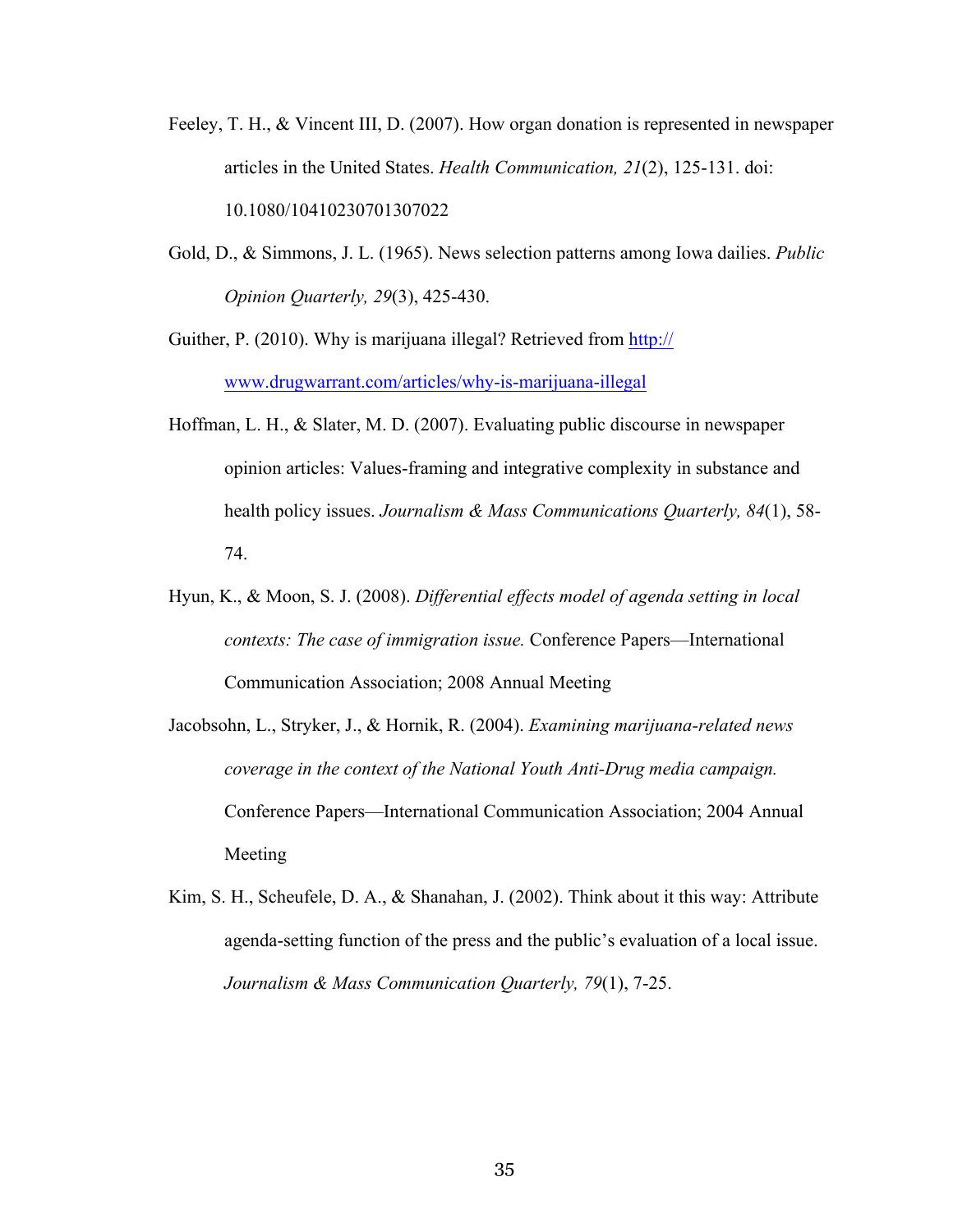- Korzeniewski, S., & Salmon, C. (2006). *Beyond 'Reefer Madness': Government public relations and the demonization of marijuana.* Conference Papers—International Communication Association; 2006 Annual Meeting
- McCombs, M. E., & Shaw, D. L. (1972). The agenda-setting function of mass media. *Public Opinion Quarterly, 36,* 176-187.
- Pan, P. L., Meng, J., & Zhou, S. (2007). *Who gives voices in the public debate over gay and lesbian legal rights? An investigation of the newspaper's perspective on gay marriage.* Conference papers—International Communication Association; 2007 Annual Meeting
- Schaller, M. (1970). The federal prohibition of marihuana. *Journal of Social History, 4*(1), 61-74.
- Schudson, M., & Haas, D. (2009). Luces in the sky. *Columbia Journalism Review, 47*(6), 63.
- Shih, T. J., Wijaya, R., & Brossard, D. (2008). Media coverage of public health epidemics: Linking framing and issue attention cycle toward an integrated theory of print news coverage of epidemics. *Mass Communication & Society, 11*(2), 141- 160. doi: 10.1080/15205430701668121
- Should gay marriage be legal? (2011) Retrieved from http://gaymarriage.procon.org Should marijuana be a medical option? (2010) Retrieved from

http://medicalmarijuana.procon.org

Siff, S. (2009). *Setting the stage for the Sixties: Restrictions on speech about drugs in America prior to 1968.* Conference papers—International Communication Association; 2009 Annual Meeting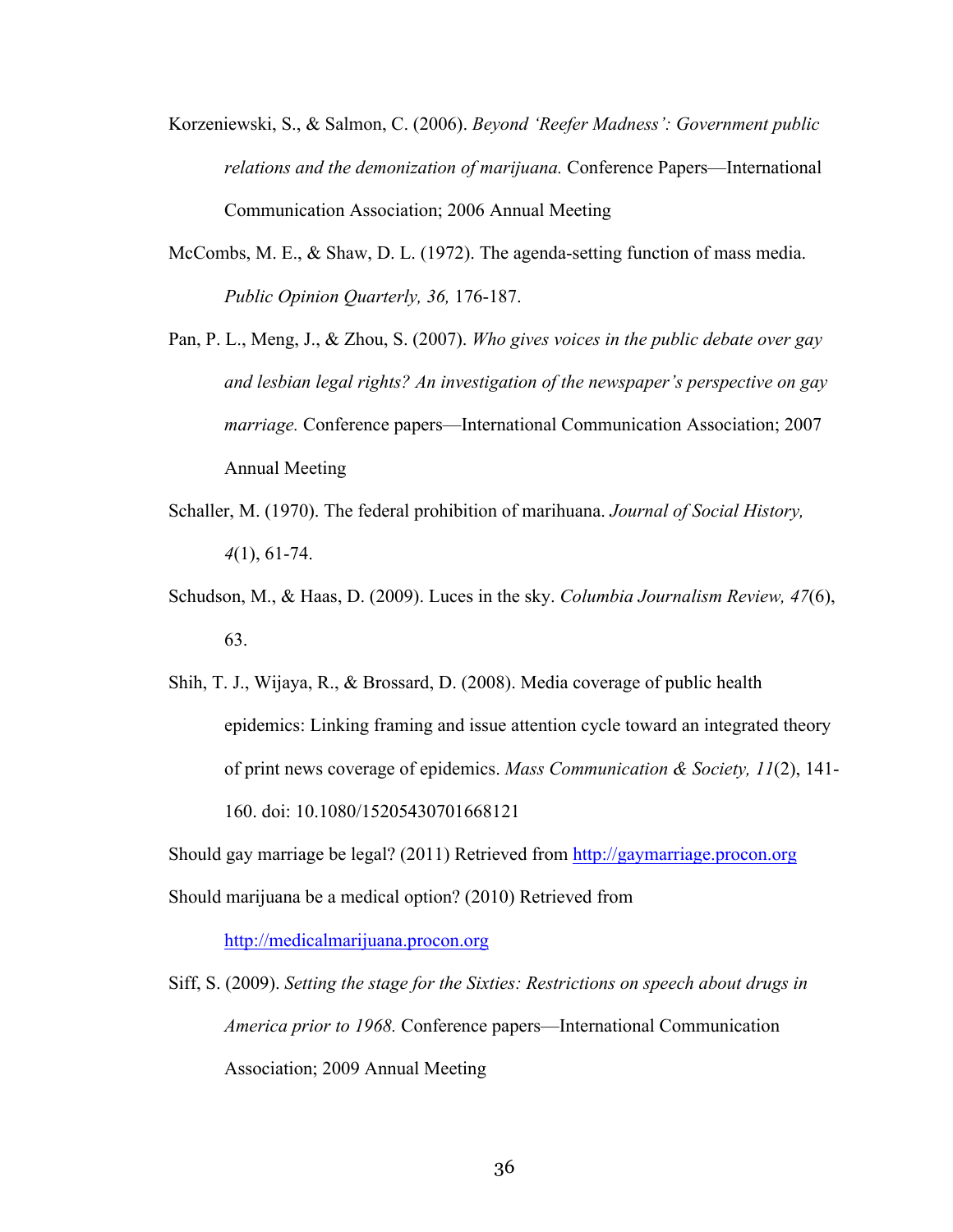- Sloman, L. (1979). *Reefer madness: The history of marijuana in America.* New York, NY: St. Martin's Press.
- Sohn, A. B. (1984). Newspaper agenda-setting and community expectations. *Journalism Quarterly, 61*(4), 892-897.
- Stryker, J. E. (2003). Media and marijuana: A longitudinal analysis of news media effects on adolescents' marijuana use and related outcomes, 1977-1999. *Journal of Health Communication, 8*, 305-328. doi: 10.1080/10810730390223353
- Wanta, W., Golan, G., & Lee, C. (2004). Agenda setting and international news: Media influence on public perceptions of foreign nations. *Journalism & Mass Communications Quarterly, 87*(2), 364-377.
- Wartella, E., & Middlestadt, S. (1991). The evolution of models of mass communication and persuasion. *Health Communications, 3*(4), 205-215.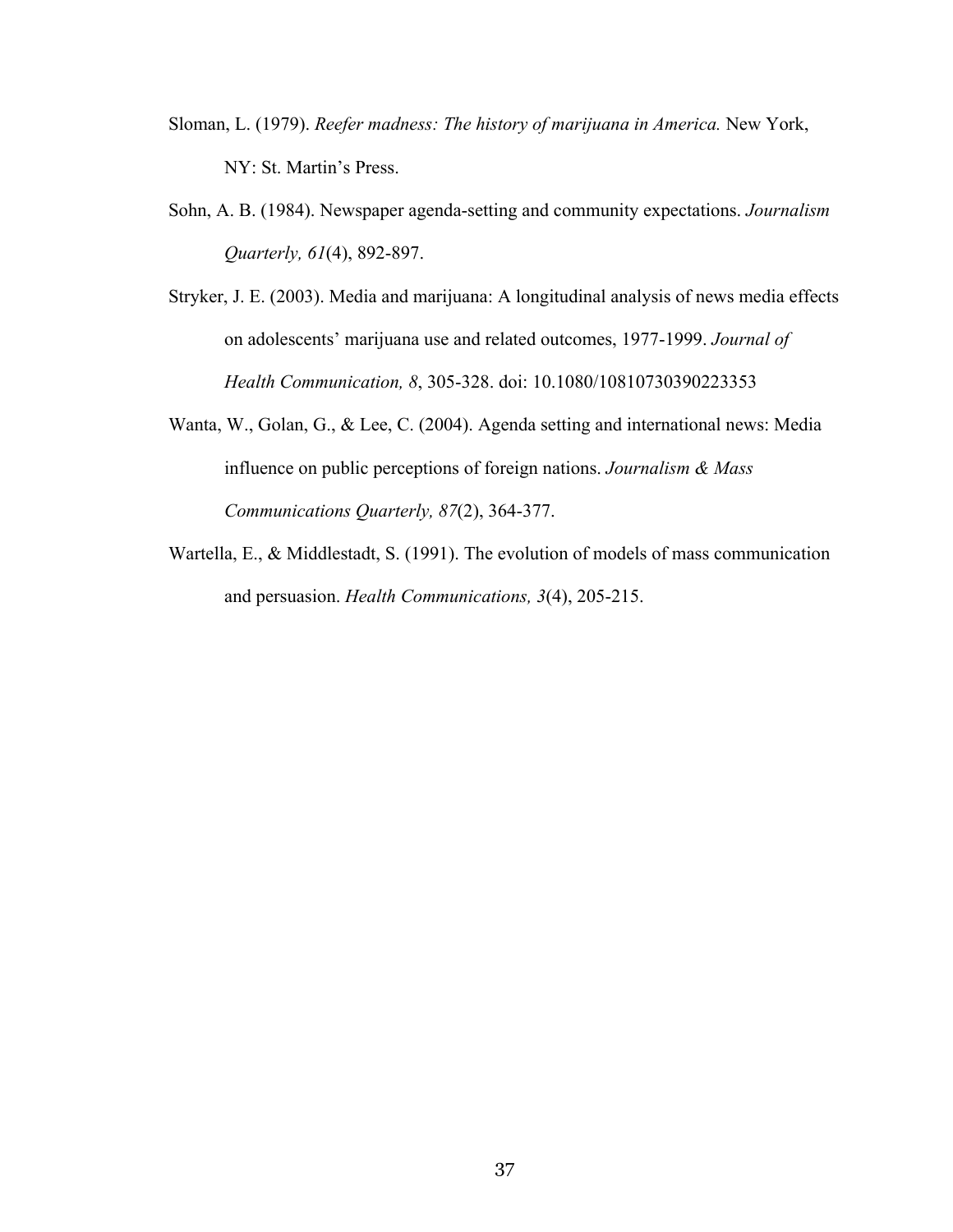## **Appendix A**

## **States with legalized medical marijuana prior to 2010 and the year passed**

**(http://medicalmarijuana.procon.org)**

- Alaska (1998)
- California (1996)
- Colorado (2000)
- Hawaii (2000)
- Maine (1999)
- Michigan (2008)
- Montana (2004)
- Nevada (2000)
- New Mexico (2007)
- Oregon (1998)
- Rhode Island (2006)
- Vermont (2004)
- Washington (1998)

## **States with pending legislation or ballot measures to legalized medical marijuana in**

## **2010**

- Alabama
- Arizona
- Delaware
- District of Columbia
- Illinois
- Iowa
- Kansas
- Maryland
- Massachusetts

• Mississippi

- Missouri
- New Jersey
- New York
- North Carolina
- Ohio
- Pennsylvania
- South Dakota
- Tennessee
- 
- Wisconsin
- Virginia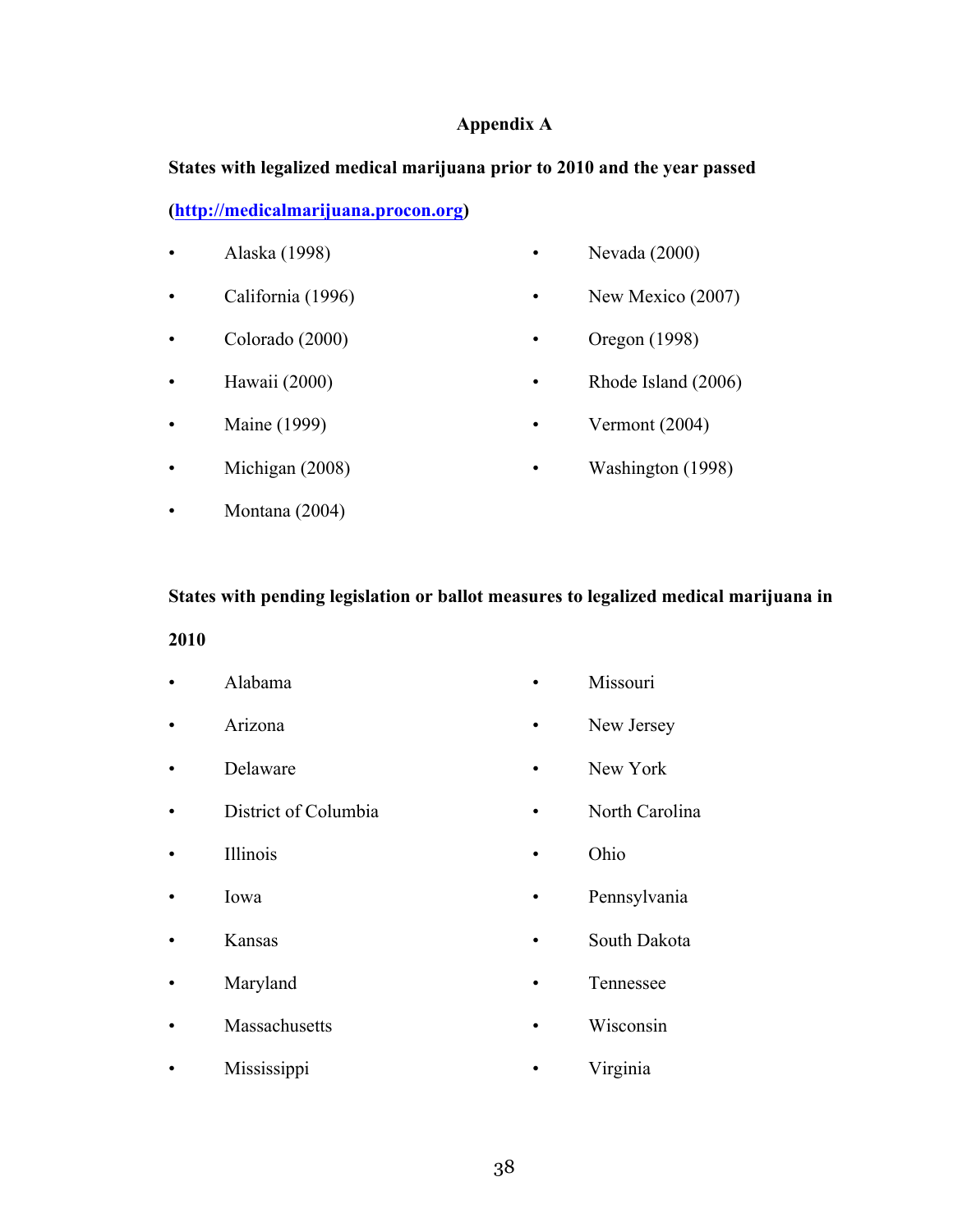## **Appendix B**

## **Number of articles per newspaper by year**

|                         | Year |      |      |        |
|-------------------------|------|------|------|--------|
| Newspaper               | 2008 | 2009 | 2010 | Total  |
| The Oregonian           | 9    | 19   | 32   | 60     |
| The Grand Rapids Press  | 20   | 31   | 98   | 149    |
| The Providence Journal  | 12   | 34   | 39   | 85     |
| Albuquerque Journal     | 2    | 4    | 21   | $27\,$ |
| Salt Lake Tribune       |      |      | 10   | 19     |
| The Charleston Gazette  | 3    | 9    | 18   | 30     |
| The Houston Chronicle   | 12   | 14   | 21   | 47     |
| The Bismarck Tribune    | 8    | 12   | 46   | 66     |
| Newark Star Ledger      | 12   | 26   | 59   | 97     |
| Pittsburgh Post-Gazette | 3    | 15   | 24   | 42     |
| Chicago Sun Times       | 3    | 7    | 14   | 24     |
| Chattanooga Times       | 3    | 12   | 16   | 31     |
| Total                   | 89   | 190  | 398  | 677    |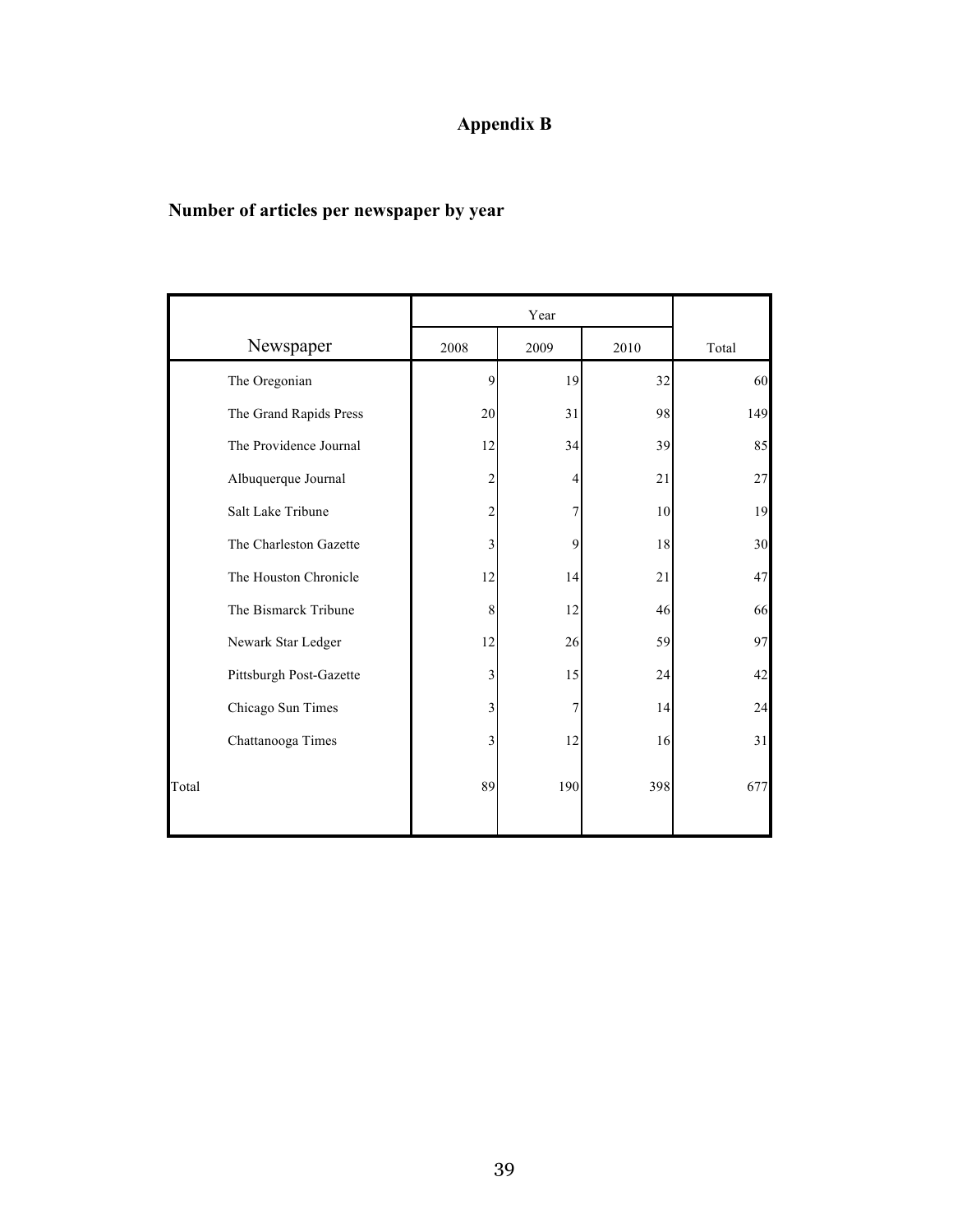## **Appendix C**

## **Codebook used for content analysis**

**1. Coder ID:** Jodi=1; Laura=2; Jason=3

**2. Publication:** Each publication will be assigned a number of 1 to 12 1=The Oregonian; 2=The Grand Rapids Press; 3=The Providence Journal; 4=Albuquerque Journal; 5=Salt Lake Tribune; 6=The Charleston Gazette; 7=The Houston Chronicle; 8=The Bismarck Tribune; 9=Newark Star Ledger; 10=Pittsburgh Post-Gazette; 11=Chicago Sun Times; 12=Chattanooga Times

**3. Date of Article:** Record the date of each article coded by two digits for month, date, and year. (e.g., April 10, 2008 would be recorded as 04/10/08.)

## **4. Day of the week article appeared**

1=Monday; 2=Tuesday; 3=Wednesday; 4=Thursday; 5=Friday; 6=Saturday; 7=Sunday

**5. Location of Article in Newspaper:** Record section (Title of section and where it appears in the paper, i.e., A, B, C; Page number. Abbreviations for longer section titles are fine.)

**6. Author of Article/Byline:** Do not record the actual author's name. Use: 1=staff writer, or if no name is given but the name of the newspaper appears as the byline; 2=Associated Press (AP); 3=wire service or other (anything but AP or the newspaper being coded); 4=unknown/no author given

## **7. Article Length: When the story was part of a larger group of stories, see directions below.\***

1=0-100 words; 2=101-200 words; 3=201-300 words; 4=301-400 words; 5=401-500 words; 6=501-600 words; 7=601-700 words; 8=701-800 words; 9=801-900 words; 10=901-1,000 words; 11=1,001 words or more

\*In some instances, articles were part of a larger story made up of news briefs. For these articles, I have written the length of the story only about marijuana. RECORD ONLY THAT NUMBER and not the original, larger number.

## **8. Is marijuana mentioned in the title?**

1=yes; 2=no; 3=no title

\*For stories with a main title and a subtitle, only record an answer for the MAIN (usually large and boldface) title.

## **9. Paragraph in which marijuana, pot, cannabis, or any other word that is easily recognized as a synonym for marijuana, is first mentioned**  $(1^{\text{st}}, 2^{\text{nd}}, 3^{\text{rd}}, \text{etc})$

## **10. Is the story local, national, or international?**

1=local; 2=national (any state other than the one the newspaper is from); 3=international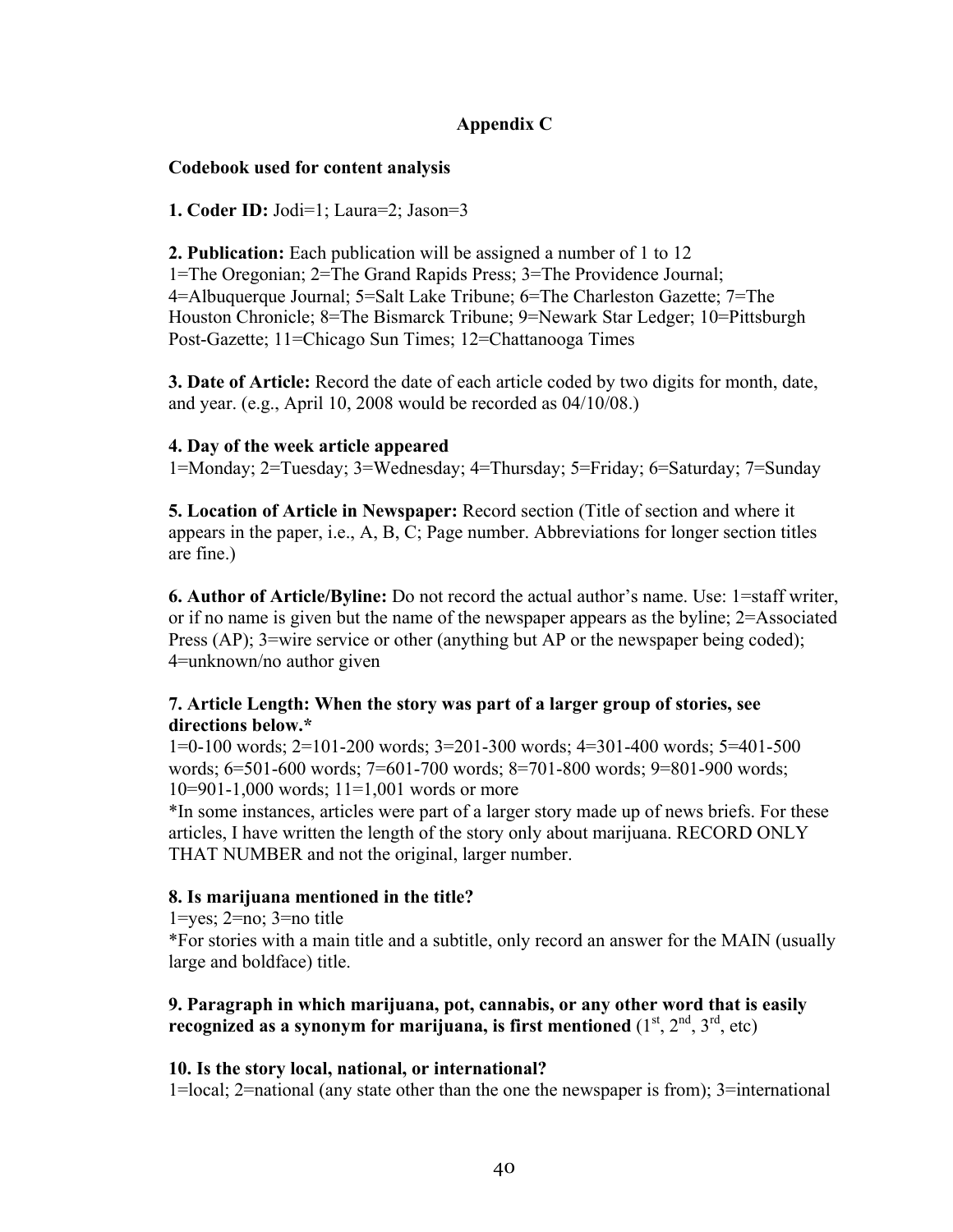## **Portrayal**

**11. Topics/categories marijuana newspaper articles most often fall in to: Choose the MAIN topic focus of the article about marijuana.** 

- 1. Medical marijuana
- 2. Recreational/personal use of marijuana
- 3. Health benefits of using marijuana (pain relief from diseases, for terminally ill, chronically ill)
- 4. Negative health effects of using marijuana/Side effects
- 5. Medical dispensaries/grow shops/pot shops/city-sanctioned dispensary/cafe
- 6. Marijuana research/scientific study/institutes for marijuana research
- 7. Marijuana activists (of either side)/NORML (National Organization for Reform of Marijuana Laws)/LEAP (Law Enforcement Against Prohibition)/Marijuana Policy Project
- 8. Government agencies/Drug Enforcement Agency/Office of National Drug Control Policy/drug policy/drug task force
- 9. Marijuana taxation/economy
- 10. Legislative initiative/Ballot initiative/bills/laws/proposition
- 11. Decriminalization
- 12. Drug charges/illicit drug charges/marijuana arrests/incarceration/arrest rate/workplace drug testing/illegal grow operation
- 13. Violence
- 14. Drug abuse/gateway drug
- 15. Drug cartel/drug wars
- 16. Education
- 17. Politics/Campaigns
- 18. Court cases/hearings/rulings
- 19. Other (please list)

## **12. Tone**

1=very negative; 2=somewhat negative; 3=neutral; 4=somewhat positive; 5=very positive

By examining the content of the entire article, is the mention/discussion of marijuana portrayed positively, negatively, or neutrally (balanced)? Would reading the story leave the average reader with a positive, negative, or neutral impression? Use the extreme ends of the scale (very positive or very negative) for articles that exhibit a strong tone for either side with no or minimal attempt to balance the story. (An extreme tone might be conveyed with quotes or shocking statistics.)

Examples: An article about drug cartel activity would usually be considered a negative article about marijuana. An article about a mass murder because of drug activity or an article that uses strong quotes like, "With harsher punishment for people caught using marijuana, the senseless murders in Mexico would be stopped," might be considered a "very negative article." An article covering both the pros and cons of legalizing medical marijuana would be neutral. A story that discusses health benefits of using marijuana would be considered positive. Tossing in quotes like, "Only marijuana can help cancer